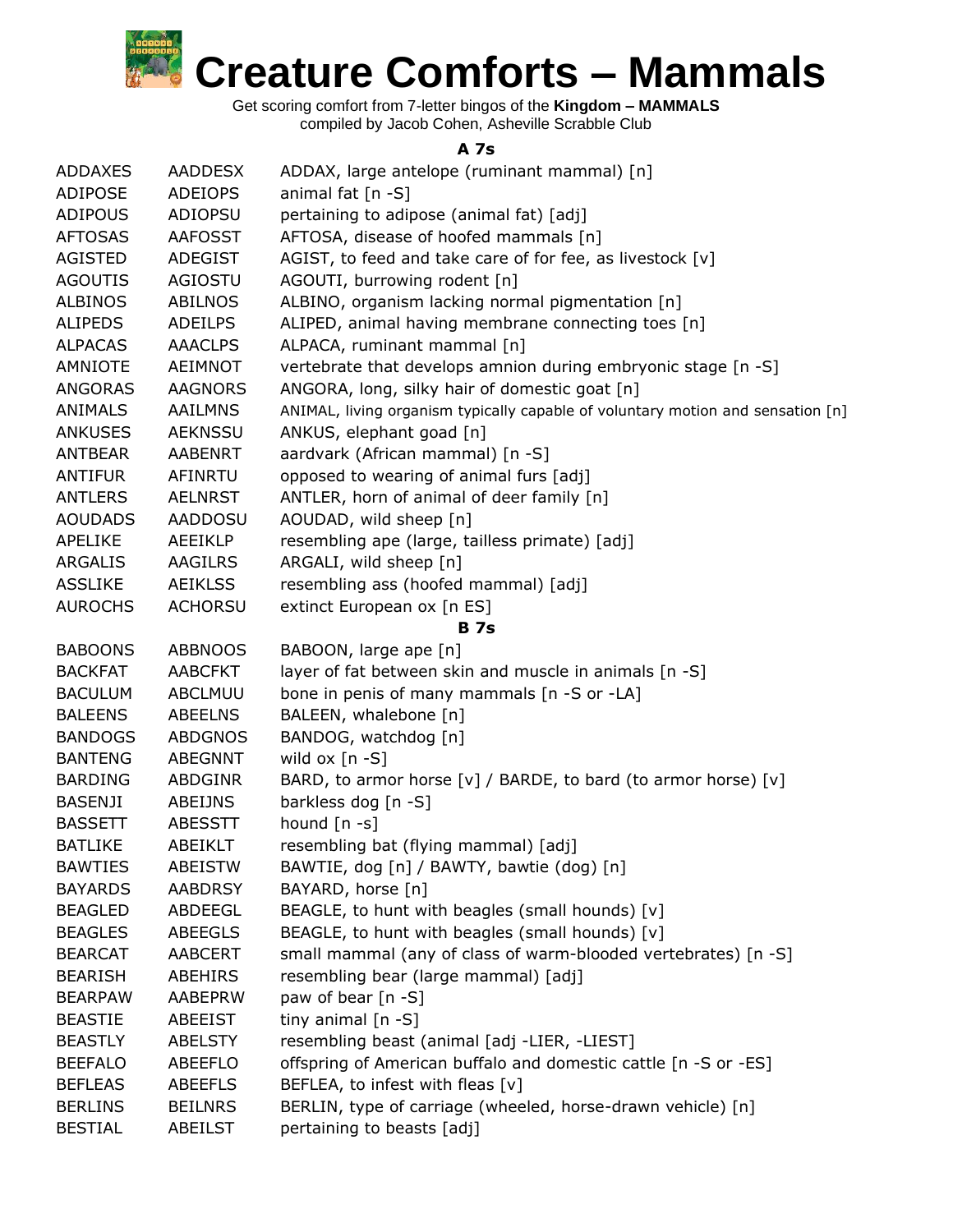| <b>BHARALS</b> | <b>AABHLRS</b> | BHARAL, goatlike Asian mammal [n]                    |
|----------------|----------------|------------------------------------------------------|
| <b>BIGHEAD</b> | ABDEGHI        | disease of animals [n -S]                            |
| <b>BIGHORN</b> | <b>BGHINOR</b> | wild sheep [n -S]                                    |
| <b>BILBIES</b> | <b>BBEIILS</b> | BILBY, small nocturnal mammal [n]                    |
| <b>BIONTIC</b> | <b>BCIINOT</b> | BIONT, living organism [adj]                         |
| <b>BIPEDAL</b> | ABDEILP        | BIPED, two-footed animal [adj]                       |
| <b>BIRDDOG</b> | <b>BDDGIOR</b> | to follow closely [v -GGED, -GGING, -S]              |
| <b>BLATTED</b> | ABDELTT        | BLAT, to bleat (to utter cry of sheep) [v]           |
| <b>BLAUBOK</b> | <b>ABBKLOU</b> | extinct antelope [n -S]                              |
| <b>BLEATED</b> | ABDEELT        | BLEAT, to utter cry of sheep [v]                     |
| <b>BLEATER</b> | ABEELRT        | one that bleats (to utter cry of sheep) [n -S]       |
| <b>BLESBOK</b> | <b>BBEKLOS</b> | large antelope (ruminant mammal) [n -S]              |
| <b>BOARISH</b> | ABHIORS        | swinish; coarse [adj]                                |
| <b>BOBCATS</b> | ABBCOST        | BOBCAT, lynx (short-tailed wildcat) [n]              |
| <b>BONTBOK</b> | <b>BBKNOOT</b> | bontebok (antelope (ruminant mammal)) [n -S]         |
| <b>BORZOIS</b> | <b>BIOORSZ</b> | BORZOI, Russian hound [n]                            |
| <b>BOSHBOK</b> | <b>BBHKOOS</b> | bushbuck (small antelope (ruminant mammal)) [n -S]   |
| <b>BOUVIER</b> | <b>BEIORUV</b> | large dog [n -S]                                     |
| <b>BOVINES</b> | <b>BEINOSV</b> | BOVINE, ox-like animal [n]                           |
| BOWHEAD        | ABDEHOW        | arctic whale [n -S]                                  |
| <b>BOWWOWS</b> | <b>BOOSWWW</b> | BOWWOW, to bark like dog [v]                         |
| <b>BRACHES</b> | <b>ABCEHRS</b> | BRACH, hound bitch [n]                               |
| <b>BRACHET</b> | <b>ABCEHRT</b> | brach (hound bitch) [n -S]                           |
| <b>BRADOON</b> | <b>ABDNOOR</b> | bridoon (device used to control horse) [n -S]        |
| <b>BRAXIES</b> | ABEIRSX        | BRAXY, fever of sheep [n]                            |
| <b>BRECHAM</b> | <b>ABCEHMR</b> | collar for horse [n -S]                              |
| <b>BRECHAN</b> | <b>ABCEHNR</b> | brecham (collar for horse) [n -S]                    |
| <b>BRIARDS</b> | <b>ABDIRRS</b> | BRIARD, large dog [n]                                |
| <b>BRIDLED</b> | <b>BDDEILR</b> | BRIDLE, to control with restraint [v]                |
| BRIDLER        | <b>BDEILRR</b> | one that bridles (to control with restraint) [n -S]  |
| <b>BRIDLES</b> | <b>BDEILRS</b> | BRIDLE, to control with restraint $[v]$              |
| <b>BRIDOON</b> | <b>BDINOOR</b> | device used to control horse [n -S]                  |
| <b>BRISKET</b> | <b>BEIKRST</b> | breast of animal [n -S]                              |
| <b>BROCKET</b> | <b>BCEKORT</b> | small, red deer [n -S]                               |
| <b>BRONCHO</b> | <b>BCHNOOR</b> | bronco (wild horse) [n -S]                           |
| <b>BRONCOS</b> | <b>BCNOORS</b> | BRONCO, wild horse [n]                               |
| <b>BRUTEST</b> | <b>BERSTTU</b> | BRUTE, resembling animal; cruel [adj]                |
| <b>BUBALES</b> | ABBELSU        | BUBALE, bubal (large antelope (ruminant mammal)) [n] |
| <b>BUBALIS</b> | ABBILSU        | bubal (large antelope (ruminant mammal)) [n -ES]     |
| <b>BUCKERS</b> | <b>BCEKRSU</b> | BUCKER, bucking horse [n]                            |
| <b>BUFFALO</b> | ABFFLOU        | ox-like animal [n -S or -ES]                         |
| <b>BULLDOG</b> | <b>BDGLLOU</b> | to throw steer [v]                                   |
| <b>BULLOCK</b> | <b>BCKLLOU</b> | castrated bull [n -S]                                |
| <b>BULLPEN</b> | <b>BELLNPU</b> | enclosure for bulls [n -S]                           |
| <b>BUNNIES</b> | <b>BEINNSU</b> | BUNNY, rabbit [n]                                    |
| <b>BUSBIES</b> | <b>BBEISSU</b> | BUSBY, tall fur hat [n]                              |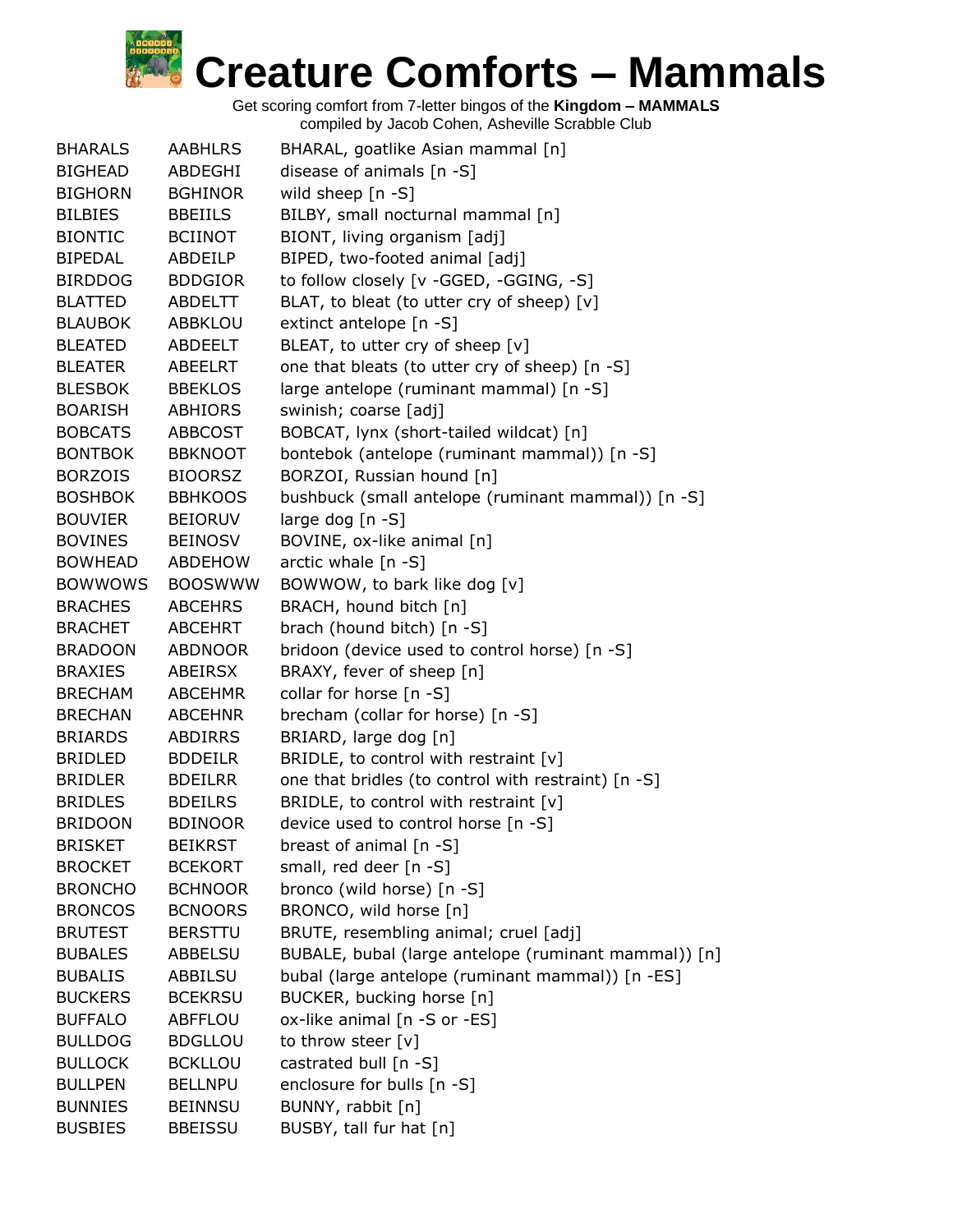Get scoring comfort from 7-letter bingos of the **Kingdom – MAMMALS**

| <b>BUSHPIG</b> | <b>BGHIPSU</b> | wild African pig [n -S]                                                |
|----------------|----------------|------------------------------------------------------------------------|
| <b>BUTCHER</b> | <b>BCEHRTU</b> | BUTCH, being very short haircut [adj] / to slaughter [v -ED, -ING, -S] |
| <b>BUTTERS</b> | <b>BERSTTU</b> | BUTTER, to spread with butter (milk product) [v]                       |
|                |                | <b>C</b> 7s                                                            |
| <b>CALKINS</b> | <b>ACIKLNS</b> | CALKIN, gripping projection on horseshoe [n]                           |
| <b>CALPACK</b> | <b>AACCKLP</b> | calpac (sheepskin hat) [n -S]                                          |
| <b>CALPACS</b> | <b>AACCLPS</b> | CALPAC, sheepskin hat [n]                                              |
| <b>CALVING</b> | <b>ACGILNV</b> | CALVE, to give birth to calf $[v]$                                     |
| CAMELID        | <b>ACDEILM</b> | any of family of 2-toed ruminant mammals [n -S]                        |
| <b>CANINES</b> | <b>ACEINNS</b> | CANINE, dog [n]                                                        |
| <b>CANTERS</b> | <b>ACENRST</b> | CANTER, to ride horse at moderate pace [v]                             |
| <b>CAPRINE</b> | <b>ACEINPR</b> | capric (pertaining to goat (horned mammal)) [adj]                      |
| <b>CARABAO</b> | <b>AAABCOR</b> | water buffalo [n -S]                                                   |
| CARACAL        | <b>AAACCLR</b> | African lynx [n -S]                                                    |
| CARACOL        | AACCLOR        | to caracole (to perform half turn on horse) [v -LLED, -LLING, -S]      |
| <b>CARACUL</b> | <b>AACCLRU</b> | karakul (Asian sheep) [n -S]                                           |
| CARCASE        | <b>AACCERS</b> | carcass (body of dead animal) [n -ES]                                  |
| <b>CARCASS</b> | <b>AACCRSS</b> | body of dead animal [n -ES]                                            |
| <b>CARIBOO</b> | <b>ABCIOOR</b> | caribou (large deer (ruminant mammal)) [n -S]                          |
| CARIBOU        | ABCIORU        | large deer (ruminant mammal) [n -S]                                    |
| <b>CASEINS</b> | <b>ACEINSS</b> | CASEIN, milk protein [n]                                               |
| <b>CASEOUS</b> | <b>ACEOSSU</b> | cheesy (resembling cheese (food made from milk curds)) [adj]           |
| CATBIRD        | ABCDIRT        | songbird (bird that utters musical call) [n -S]                        |
| <b>CATBOAT</b> | AABCOTT        | small sailboat [n -S]                                                  |
| <b>CATCALL</b> | <b>AACCLLT</b> | to deride by making shrill sounds [v -ED, -ING, -S]                    |
| <b>CATCLAW</b> | <b>AACCLTW</b> | flowering shrub [n -S]                                                 |
| <b>CATFACE</b> | <b>AACCEFT</b> | deformity of fruit [n -S]                                              |
| <b>CATFALL</b> | <b>AACFLLT</b> | anchor line $[n -S]$                                                   |
| <b>CATFISH</b> | <b>ACFHIST</b> | to deceive using false online persona [v -ED, -ING, -ES]               |
| <b>CATGUTS</b> | <b>ACGSTTU</b> | CATGUT, strong cord [n]                                                |
| <b>CATHEAD</b> | <b>AACDEHT</b> | beam projecting from ship's bow [n -S]                                 |
| <b>CATLIKE</b> | <b>ACEIKLT</b> | resembling cat; stealthy; silent [adj]                                 |
| CATLING        | <b>ACGILNT</b> | surgical knife [n -S]                                                  |
| <b>CATMINT</b> | <b>ACIMNTT</b> | catnip (aromatic herb) [n -S]                                          |
| <b>CATNAPS</b> | <b>AACNPST</b> | CATNAP, to doze (to sleep lightly) [v]                                 |
| <b>CATNIPS</b> | <b>ACINPST</b> | CATNIP, aromatic herb [n]                                              |
| <b>CATSPAW</b> | <b>AACPSTW</b> | light wind [n -S]                                                      |
| <b>CATSUIT</b> | <b>ACISTTU</b> | close-fitting one-piece garment [n -S]                                 |
| CATTAIL        | AACILTT        | marsh plant $[n - S]$                                                  |
| <b>CATTERY</b> | <b>ACERTTY</b> | establishment for breeding cats [n -RIES]                              |
| <b>CATTIER</b> | <b>ACEIRTT</b> | CATTY, catlike; spiteful [adj]                                         |
| <b>CATTIES</b> | <b>ACEISTT</b> | CATTIE, Asian unit of weight [n]                                       |
| <b>CATTILY</b> | <b>ACILTTY</b> | in catty (catlike; spiteful) manner [adv]                              |
| CATTING        | <b>ACGINTT</b> | CAT, to hoist anchor to cathead [v]                                    |
| <b>CATTISH</b> | <b>ACHISTT</b> | catty (catlike; spiteful) [adj]                                        |
| <b>CATWALK</b> | <b>AACKLTW</b> | narrow walkway [n -S]                                                  |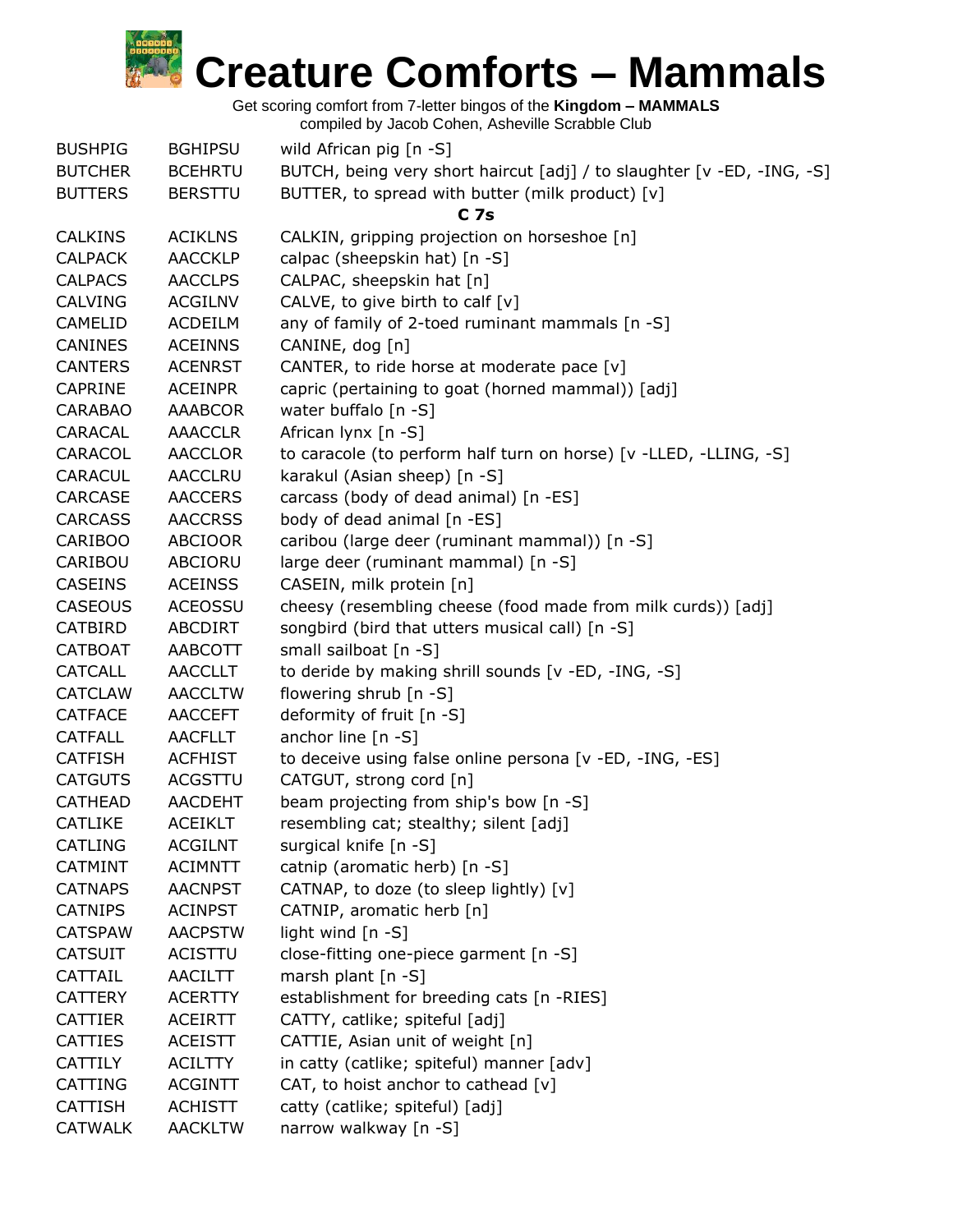| <b>CAVALRY</b> | <b>AACLRVY</b> | mobile army unit [n -RIES]                                          |
|----------------|----------------|---------------------------------------------------------------------|
| <b>CAYUSES</b> | <b>ACESSUY</b> | CAYUSE, Indian pony [n]                                             |
| <b>CEBOIDS</b> | <b>BCDEIOS</b> | CEBOID, one of family of monkeys [n]                                |
| <b>CERVIDS</b> | <b>CDEIRSV</b> | CERVID, mammal of deer family [n]                                   |
| <b>CERVINE</b> | <b>CEEINRV</b> | pertaining to deer (ruminant mammal) [adj]                          |
|                |                |                                                                     |
| CHARQUI        | ACHIQRU        | type of meat (animal flesh used as food) [n -S]                     |
| <b>CHARROS</b> | <b>ACHORRS</b> | CHARRO, cowboy [n]                                                  |
| <b>CHEETAH</b> | <b>ACEEHHT</b> | swift-running wildcat [n -S]                                        |
| <b>CHETAHS</b> | <b>ACEHHST</b> | CHETAH, cheetah (swift-running wildcat) [n]                         |
| <b>CHEVRES</b> | <b>CEEHRSV</b> | CHEVRE, cheese made from goat's milk [n]                            |
| <b>CHEVRET</b> | <b>CEEHRTV</b> | chevre (cheese made from goat's milk) [n -S]                        |
| <b>CHINING</b> | <b>CGHIINN</b> | CHINE, to cut through backbone of [v]                               |
| <b>CHITALS</b> | <b>ACHILST</b> | CHITAL, Asian deer [n]                                              |
| <b>CLOPPED</b> | <b>CDELOPP</b> | CLOP, to make sound of hoof striking pavement [v]                   |
| <b>CLOWDER</b> | <b>CDELORW</b> | group of cats [n -S]                                                |
| <b>CLUMBER</b> | <b>BCELMRU</b> | sticky spaniel (dog with silky hair) [n -S]                         |
| <b>COELOME</b> | <b>CEELMOO</b> | coelom (body cavity in some animals) [n -S]                         |
| <b>COELOMS</b> | <b>CELMOOS</b> | COELOM, body cavity in some animals [n]                             |
| <b>COLLIES</b> | <b>CEILLOS</b> | COLLIE, large dog [n]                                               |
| <b>COLOBUS</b> | <b>BCLOOSU</b> | large African monkey [n -ES or -BI]                                 |
| <b>COLTISH</b> | <b>CHILOST</b> | COLT, young male horse [adj]                                        |
| <b>COLUGOS</b> | <b>CGLOOSU</b> | COLUGO, small mammal (any of class of warm-blooded vertebrates) [n] |
| <b>CORPORA</b> | <b>ACOOPRR</b> | CORPUS, human or animal body [n]                                    |
| <b>CORRALS</b> | <b>ACLORRS</b> | CORRAL, to place livestock in corral (enclosure) [v]                |
| CORRIDA        | <b>ACDIORR</b> | bullfight [n -S]                                                    |
| <b>CORSACS</b> | <b>ACCORSS</b> | CORSAC, Asian fox [n]                                               |
| <b>COUGARS</b> | <b>ACGORSU</b> | COUGAR, mountain lion [n]                                           |
| <b>COURSED</b> | <b>CDEORSU</b> | COURSE, to cause hounds to chase game [v]                           |
| <b>COURSER</b> | <b>CEORRSU</b> | one that courses (to cause hounds to chase game) [n -S]             |
| <b>COURSES</b> | <b>CEORSSU</b> | COURSE, to cause hounds to chase game [v]                           |
| <b>COWBANE</b> | <b>ABCENOW</b> | poisonous plant [n -S]                                              |
| <b>COWBELL</b> | <b>BCELLOW</b> | bell around cow's neck [n -S]                                       |
| COWBIND        | <b>BCDINOW</b> | species of bryony [n -S]                                            |
| COWBIRD        | <b>BCDIORW</b> | blackbird [n -S]                                                    |
| <b>COWBOYS</b> | <b>BCOOSWY</b> | COWBOY, to tend cattle or horses [v]                                |
| <b>COWFISH</b> | <b>CFHIOSW</b> | aquatic mammal [n -ES]                                              |
| <b>COWFLAP</b> | <b>ACFLOPW</b> | cowflop (cowpat (dropping of cow dung)) [n -S]                      |
| <b>COWFLOP</b> | <b>CFLOOPW</b> | cowpat (dropping of cow dung) [n -S]                                |
| COWGIRL        | <b>CGILORW</b> | female ranch worker [n -S]                                          |
| <b>COWHAND</b> | <b>ACDHNOW</b> | ranch worker [n -S]                                                 |
| <b>COWHERB</b> | <b>BCEHORW</b> | annual herb [n -S]                                                  |
| <b>COWHERD</b> | <b>CDEHORW</b> | one who tends cattle [n -S]                                         |
| COWHIDE        | <b>CDEHIOW</b> | to flog with leather whip [v -D, -DING, -S]                         |
| <b>COWIEST</b> | <b>CEIOSTW</b> | COWY, suggestive of cow [adj]                                       |
| <b>COWLICK</b> | <b>CCIKLOW</b> | lock of unruly hair [n -S]                                          |
| COWLIKE        | <b>CEIKLOW</b> | resembling cow [adj]                                                |
|                |                |                                                                     |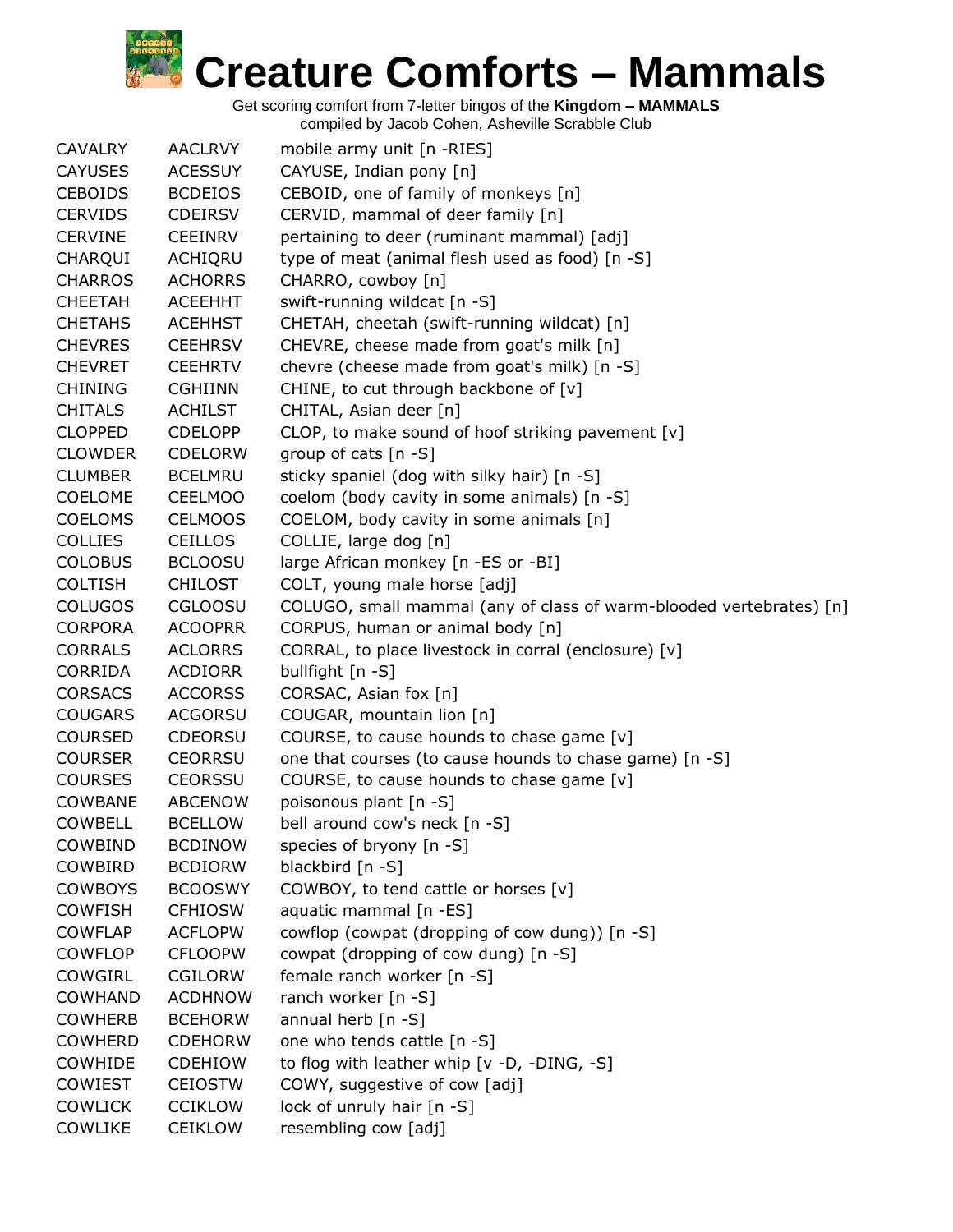| <b>COWPATS</b> | <b>ACOPSTW</b> | COWPAT, dropping of cow dung [n]                   |
|----------------|----------------|----------------------------------------------------|
| <b>COWPIES</b> | <b>CEIOPSW</b> | COWPIE, cowpat (dropping of cow dung) [n]          |
| <b>COWPLOP</b> | <b>CLOOPPW</b> | cowpat (dropping of cow dung) [n -S]               |
| <b>COWPOKE</b> | <b>CEKOOPW</b> | cowhand (ranch worker) [n -S]                      |
| <b>COWSHED</b> | <b>CDEHOSW</b> | shelter for cows [n -S]                            |
| <b>COWSKIN</b> | <b>CIKNOSW</b> | hide of cow [n -S]                                 |
| <b>COWSLIP</b> | <b>CILOPSW</b> | flowering plant [n -S]                             |
| <b>COWTOWN</b> | <b>CNOOTWW</b> | town or city in cattle-raising area [n -S]         |
| <b>COYDOGS</b> | <b>CDGOOSY</b> | COYDOG, hybrid between coyote and wild dog [n]     |
| <b>COYOTES</b> | <b>CEOOSTY</b> | COYOTE, small wolf (carnivorous mammal) [n]        |
| <b>COYPOUS</b> | <b>COOPSUY</b> | COYPOU, coypu (aquatic rodent) [n]                 |
| <b>CRACKIE</b> | <b>ACCEIKR</b> | small dog of mixed breed [n -S]                    |
| <b>CREAMED</b> | <b>ACDEEMR</b> | CREAM, to form cream (part of milk) [v]            |
| <b>CRIMMER</b> | <b>CEIMMRR</b> | krimmer (kind of fur) [n -S]                       |
| <b>CRITTER</b> | <b>CEIRRTT</b> | creature (living being) [n -S]                     |
| <b>CRITTUR</b> | <b>CIRRTTU</b> | critter (creature (living being)) [n -S]           |
| <b>CROUPES</b> | <b>CEOPRSU</b> | CROUPE, rump of certain animals [n]                |
| <b>CRUMMIE</b> | <b>CEIMMRU</b> | cow with crooked horns [n -S]                      |
| <b>CRUPPER</b> | <b>CEPPRRU</b> | rump of horse $[n -S]$                             |
| <b>CUBBING</b> | <b>BBCGINU</b> | CUB, to give birth to young of certain animals [v] |
| <b>CUBBISH</b> | <b>BBCHISU</b> | resembling cub [adj]                               |
| <b>CUDDIES</b> | <b>CDDEISU</b> | CUDDY, donkey [n]                                  |
| <b>CURRING</b> | <b>CGINRRU</b> | CURR, to purr [v]                                  |
| <b>CURRISH</b> | <b>CHIRRSU</b> | resembling cur (mongrel dog) [adj]                 |
|                |                |                                                    |
| <b>CURTALS</b> | <b>ACLRSTU</b> | CURTAL, animal with clipped tail [n]               |
|                |                | <b>D</b> 7s                                        |
| <b>DAGLOCK</b> | <b>ACDGKLO</b> | dirty or tangled lock of wool [n -S]               |
| <b>DAIRIES</b> | ADEIIRS        | DAIRY, establishment dealing in milk products [n]  |
| <b>DASSIES</b> | <b>ADEISSS</b> | DASSIE, hyrax (small, harelike mammal) [n]         |
| <b>DASYURE</b> | <b>ADERSUY</b> | flesh-eating mammal [n -S]                         |
| <b>DAUTIES</b> | ADEISTU        | small pet [n]                                      |
| <b>DAWTIES</b> | <b>ADEISTW</b> | DAWTIE, dautie (small pet) [n]                     |
| <b>DECLAWS</b> | <b>ACDELSW</b> | DECLAW, to surgically remove claws of [v]          |
| <b>DEFANGS</b> | <b>ADEFGNS</b> | DEFANG, to make harmless [v]                       |
| <b>DEHORNS</b> | <b>DEHNORS</b> | DEHORN, to deprive of horns [v]                    |
| <b>DENNING</b> | <b>DEGINNN</b> | DEN, to live in lair $[v]$                         |
| <b>DENTARY</b> | <b>ADENRTY</b> | lower jaw in mammals [n -RIES]                     |
| <b>DESEXED</b> | <b>DDEEESX</b> | DESEX, to castrate or spay [v]                     |
| <b>DESEXES</b> | <b>DEEESSX</b> | DESEX, to castrate or spay [v]                     |
| <b>DESMANS</b> | <b>ADEMNSS</b> | DESMAN, aquatic mammal [n]                         |
| <b>DETICKS</b> | <b>CDEIKST</b> | DETICK, to remove ticks from [v]                   |
| DEWCLAW        | <b>ACDELWW</b> | vestigial claw [n -S]                              |
| <b>DEXTERS</b> | <b>DEERSTX</b> | DEXTER, animal of breed of Irish cattle [n]        |
| <b>DIKDIKS</b> | <b>DDIIKKS</b> | DIKDIK, small antelope (ruminant mammal) [n]       |
| <b>DINGOES</b> | <b>DEGINOS</b> | DINGO, wild dog of Australia [n]                   |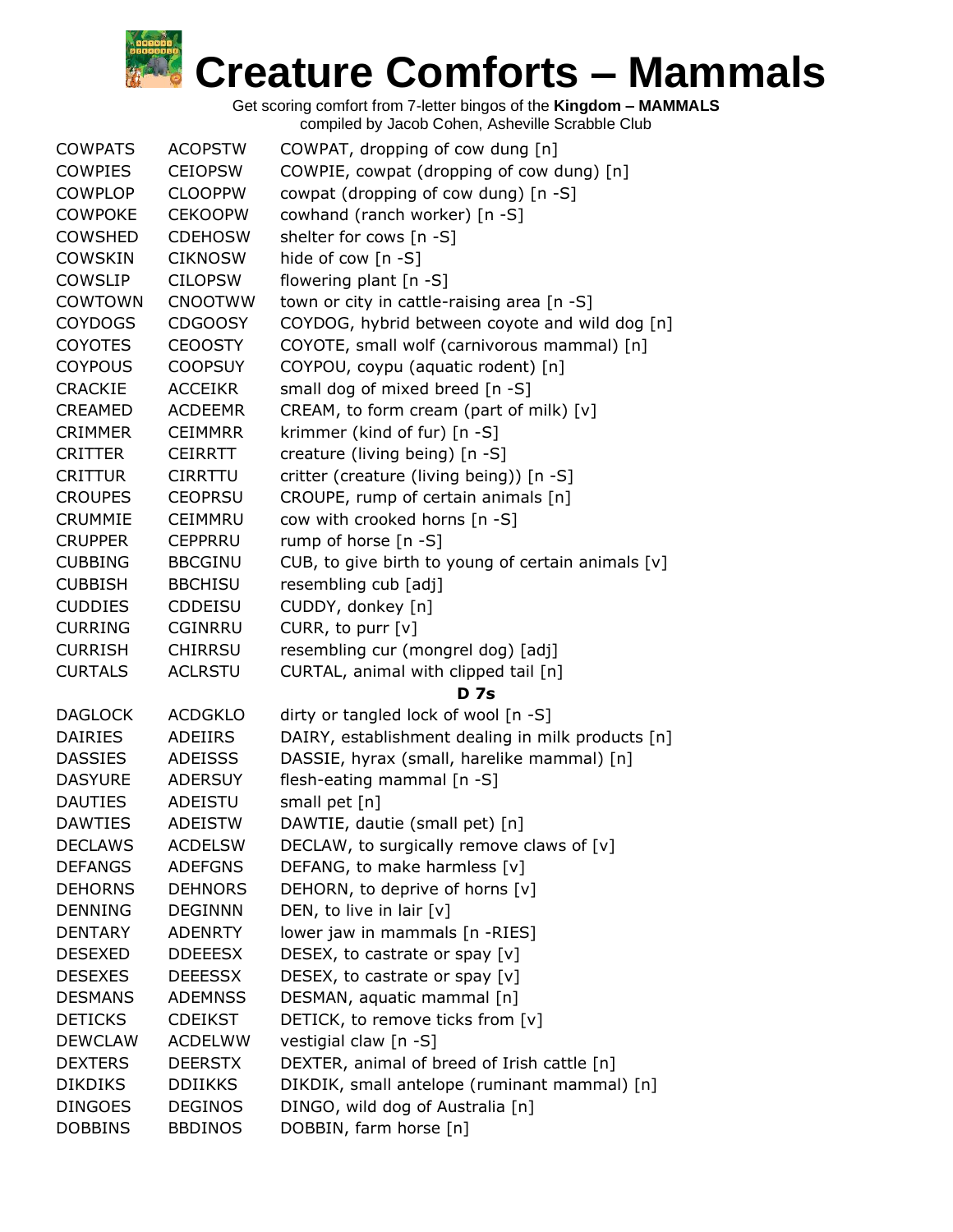Get scoring comfort from 7-letter bingos of the **Kingdom – MAMMALS**

| <b>DOESKIN</b> | <b>DEIKNOS</b> | skin of doe $[n -S]$                                                                          |
|----------------|----------------|-----------------------------------------------------------------------------------------------|
| <b>DOGBANE</b> | ABDEGNO        | perennial herb [n -S]                                                                         |
| <b>DOGCART</b> | <b>ACDGORT</b> | one-horse carriage [n -S]                                                                     |
| <b>DOGDOMS</b> | <b>DDGMOOS</b> | DOGDOM, world of dogs [n]                                                                     |
| <b>DOGEARS</b> | <b>ADEGORS</b> | DOGEAR, to turn down corner of page [v]                                                       |
| <b>DOGFACE</b> | <b>ACDEFGO</b> | soldier in U.S. Army [n -S]                                                                   |
| <b>DOGFISH</b> | <b>DFGHIOS</b> | small shark $[n - ES]$                                                                        |
| <b>DOGGERY</b> | <b>DEGGORY</b> | surly behavior [n -RIES]                                                                      |
| <b>DOGGIER</b> | <b>DEGGIOR</b> | DOGGY, resembling or suggestive of dog [adj]                                                  |
| <b>DOGGIES</b> | <b>DEGGIOS</b> | DOGGY, small dog [n] / DOGGIE, doggy (small dog) [n]                                          |
| <b>DOGGING</b> | <b>DGGGINO</b> | DOG, to follow after like dog (domesticated, carnivorous mammal) [v]                          |
| <b>DOGGISH</b> | <b>DGGHIOS</b> | doglike (resembling dog) [adj]                                                                |
| <b>DOGLIKE</b> | <b>DEGIKLO</b> | resembling dog [adj]                                                                          |
| <b>DOGSKIN</b> | <b>DGIKNOS</b> | leather made from skin of dog [n -S]                                                          |
| <b>DOGSLED</b> | <b>DDEGLOS</b> | to move on sled drawn by dogs [v]                                                             |
| <b>DOGTAIL</b> | <b>ADGILOT</b> | type of grass $[n - S]$                                                                       |
| <b>DOGTROT</b> | <b>DGOORTT</b> | to move at steady trot [v]                                                                    |
| <b>DOLPHIN</b> | <b>DHILNOP</b> | marine mammal [n -S]                                                                          |
| <b>DONKEYS</b> | <b>DEKNOSY</b> | DONKEY, domestic ass [n]                                                                      |
| <b>DORPERS</b> | <b>DEOPRRS</b> | DORPER, one of breed of mutton-producing sheep [n]                                            |
| <b>DOURINE</b> | DEINORU        | disease of horses [n -S]                                                                      |
| <b>DROVERS</b> | <b>DEORRSV</b> | DROVER, driver of cattle or sheep [n]                                                         |
| <b>DROVING</b> | <b>DGINORV</b> | work of drover $[n - S]$ / DROVE, to drive cattle or sheep $[v]$                              |
| <b>DRYLOTS</b> | <b>DLORSTY</b> | DRYLOT, enclosure for livestock [n]                                                           |
| <b>DUGONGS</b> | <b>DGGNOSU</b> | DUGONG, aquatic mammal [n]                                                                    |
| <b>DUIKERS</b> | <b>DEIKRSU</b> | DUIKER, small antelope (ruminant mammal) [n]                                                  |
| <b>DUYKERS</b> | <b>DEKRSUY</b> | DUYKER, duiker (small antelope (ruminant mammal)) [n]                                         |
|                |                | <b>E</b> 7s                                                                                   |
| <b>EANLING</b> | <b>AEGILNN</b> | yeanling (young of sheep or goat) [n -S]                                                      |
| <b>ECHIDNA</b> | <b>ACDEHIN</b> | spiny anteater [n -S or -E]                                                                   |
| <b>EKISTIC</b> | <b>CEIIKST</b> | EKISTICS, science dealing with human habitats [adj]                                           |
| <b>ENSNARE</b> | <b>AEENNRS</b> | to trap (to catch in trap (device for capturing and holding animals)) [v -D, --RING, -S]      |
| <b>ENTOILS</b> | <b>EILNOST</b> | ENTOIL, to entrap (to trap (to catch in trap (device for capturing and holding animals))) [v] |
| <b>ENTRAPS</b> | <b>AENPRST</b> | ENTRAP, to trap (to catch in trap (device for capturing and holding animals)) [v]             |
| EPIZOIC        | <b>CEIIOPZ</b> | living on body of animal [adj]                                                                |
| <b>EQUERRY</b> | <b>EEQRRUY</b> | officer in charge of care of horses [n -RIES]                                                 |
| <b>EQUINES</b> | EEINQSU        | EQUINE, horse [n]                                                                             |
| <b>ERMINED</b> | <b>DEEIMNR</b> | ERMINE, fur of certain weasels [adj]                                                          |
| <b>ERMINES</b> | <b>EEIMNRS</b> | ERMINE, fur of certain weasels [n]                                                            |
| <b>ESTROUS</b> | <b>EORSSTU</b> | pertaining to estrus (period of heat in female mammals) [adj]                                 |
| <b>ESTRUAL</b> | <b>AELRSTU</b> | estrous (pertaining to estrus (period of heat in female mammals)) [adj]                       |
| <b>ESTRUMS</b> | <b>EMRSSTU</b> | ESTRUM, estrus (period of heat in female mammals) [n]                                         |
| <b>EVENTER</b> | <b>EEENRTV</b> | horse or rider competing in eventing [n -S]                                                   |
| <b>EXACTAS</b> | <b>AACESTX</b> | EXACTA, type of horse racing bet [n]                                                          |
| <b>EXTINCT</b> | <b>CEINTTX</b> | to extinguish [v -ED, -ING, -S]                                                               |
| EXUVIAL        | AEILUVX        | EXUVIAE, molted covering of animal [adj]                                                      |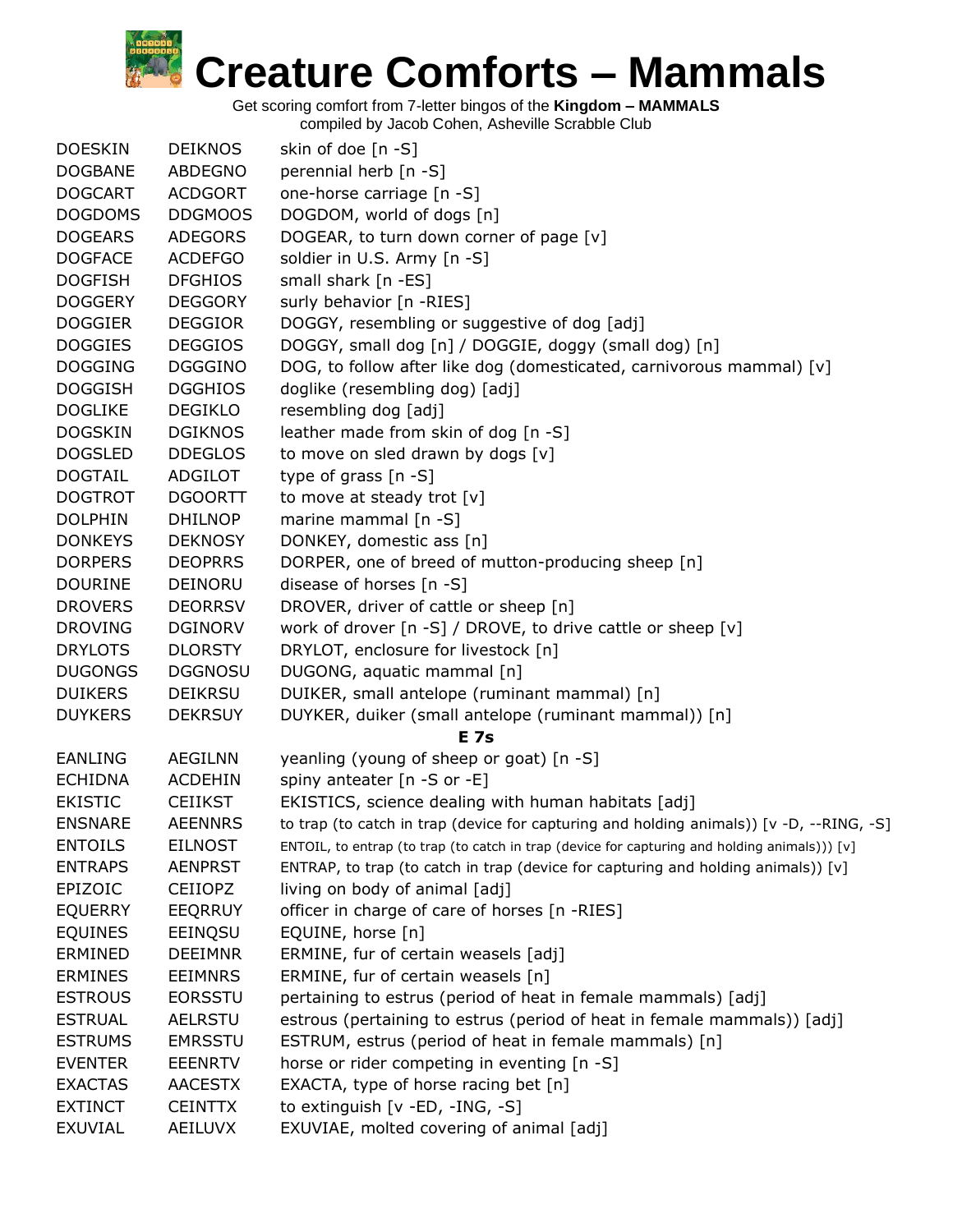Get scoring comfort from 7-letter bingos of the **Kingdom – MAMMALS**

| <b>EXUVIUM</b> | <b>EIMUUVX</b> | molted covering of animal [n -IAE or -IA]                                  |
|----------------|----------------|----------------------------------------------------------------------------|
|                |                | <b>F</b> 7s                                                                |
| <b>FARCIES</b> | <b>ACEFIRS</b> | FARCY, disease of horses [n]                                               |
| <b>FARRIER</b> | <b>AEFIRRR</b> | one that shoes horses [n -S]                                               |
| <b>FARROWS</b> | <b>AFORRSW</b> | FARROW, to give birth to litter of pigs [v]                                |
| <b>FATLIKE</b> | AEFIKLT        | resembling fat [adj]                                                       |
| <b>FATLING</b> | <b>AFGILNT</b> | young animal fattened for slaughter [n -S]                                 |
| <b>FEEDBAG</b> | <b>ABDEEFG</b> | bag for feeding horses [n -S]                                              |
| <b>FEEDBOX</b> | <b>BDEEFOX</b> | box for animal feed [n -ES]                                                |
| <b>FEEDING</b> | <b>DEEFGIN</b> | act of giving food to person or animal [n -S] / FEED, to give food to [v]  |
| <b>FEEDLOT</b> | <b>DEEFLOT</b> | plot of land on which livestock is fattened [n -S]                         |
| <b>FELINES</b> | <b>EEFILNS</b> | FELINE, animal of cat family [n]                                           |
| <b>FENNECS</b> | <b>CEEFNNS</b> | FENNEC, African fox [n]                                                    |
| <b>FERRETS</b> | <b>EEFRRST</b> | FERRET, to search out by careful investigation [v]                         |
| <b>FERRETY</b> | <b>EEFRRTY</b> | suggestive of ferret (polecat) [adj]                                       |
| <b>FETLOCK</b> | <b>CEFKLOT</b> | joint of horse's leg [n -S]                                                |
| <b>FIACRES</b> | <b>ACEFIRS</b> | FIACRE, small carriage (wheeled, horse-drawn vehicle) [n]                  |
| <b>FIGURAL</b> | <b>AFGILRU</b> | consisting of human or animal form [adj]                                   |
| <b>FILLIES</b> | <b>EFIILLS</b> | FILLY, young female horse [n]                                              |
| <b>FINBACK</b> | <b>ABCFIKN</b> | rorqual (large whale) [n -S]                                               |
| <b>FITCHES</b> | <b>CEFHIST</b> | FITCH, polecat (carnivorous mammal) [n]                                    |
| <b>FITCHET</b> | <b>CEFHITT</b> | fitch (polecat (carnivorous mammal)) [n -S]                                |
| <b>FITCHEW</b> | <b>CEFHITW</b> | fitch (polecat (carnivorous mammal)) [n -S]                                |
| <b>FLENSED</b> | <b>DEEFLNS</b> | FLENSE, to strip blubber or skin from [v]                                  |
| <b>FLENSER</b> | <b>EEFLNRS</b> | one that flenses (to strip blubber or skin from) [n -S]                    |
| <b>FLENSES</b> | <b>EEFLNSS</b> | FLENSE, to strip blubber or skin from [v]                                  |
| <b>FLESHER</b> | <b>EEFHLRS</b> | one that removes flesh from animal hides [n -S]                            |
| <b>FOALING</b> | <b>AFGILNO</b> | act of giving birth to horse [n -S] / FOAL, to give birth to horse [v]     |
| <b>FODDERS</b> | <b>DDEFORS</b> | FODDER, to feed with coarse food [v]                                       |
| <b>FORELEG</b> | <b>EEFGLOR</b> | one of front legs of animal [n -S]                                         |
| <b>FOSSATE</b> | <b>AEFOSST</b> | FOSSA, catlike mammal [adj]                                                |
| <b>FOSSILS</b> | <b>FILOSSS</b> | FOSSIL, remains of animal or plant preserved in earth's crust [n]          |
| <b>FOUNDER</b> | <b>DEFNORU</b> | to become disabled [v -ED, -ING, -S]                                       |
| <b>FOXHOLE</b> | <b>EFHLOOX</b> | small pit used for cover in battle area [n -S]                             |
| <b>FOXHUNT</b> | <b>FHNOTUX</b> | to hunt with hounds for fox [v -ED, -ING, -S]                              |
| <b>FOXIEST</b> | <b>EFIOSTX</b> | FOXY, crafty (skillful in deceiving) [adj]                                 |
| <b>FOXLIKE</b> | <b>EFIKLOX</b> | resembling fox (carnivorous mammal) [adj]                                  |
| <b>FOXSKIN</b> | <b>FIKNOSX</b> | skin of fox [n -S]                                                         |
| <b>FOXTAIL</b> | <b>AFILOTX</b> | tail of fox $[n -S]$                                                       |
| <b>FOXTROT</b> | <b>FOORTTX</b> | to dance fox trot (dance for couples) [v -TTED, -TTING, -S]                |
| <b>FROSTED</b> | <b>DEFORST</b> | type of milk shake [n -S] /                                                |
| <b>FURBALL</b> | <b>ABFLLRU</b> | ball of fur regurgitated by cat [n -S]                                     |
| <b>FURLESS</b> | <b>EFLRSSU</b> | having no fur [adj]                                                        |
| <b>FURMETY</b> | <b>EFMRTUY</b> | frumenty (dish of wheat boiled in milk and sweetened with sugar) [n -TIES] |
| <b>FURMITY</b> | <b>FIMRTUY</b> | frumenty (dish of wheat boiled in milk and sweetened with sugar) [n -TIES] |
| <b>FURRIER</b> | EFIRRRU        | FURRY, covered with fur [adj] / one that deals in furs [n -S]              |
|                |                |                                                                            |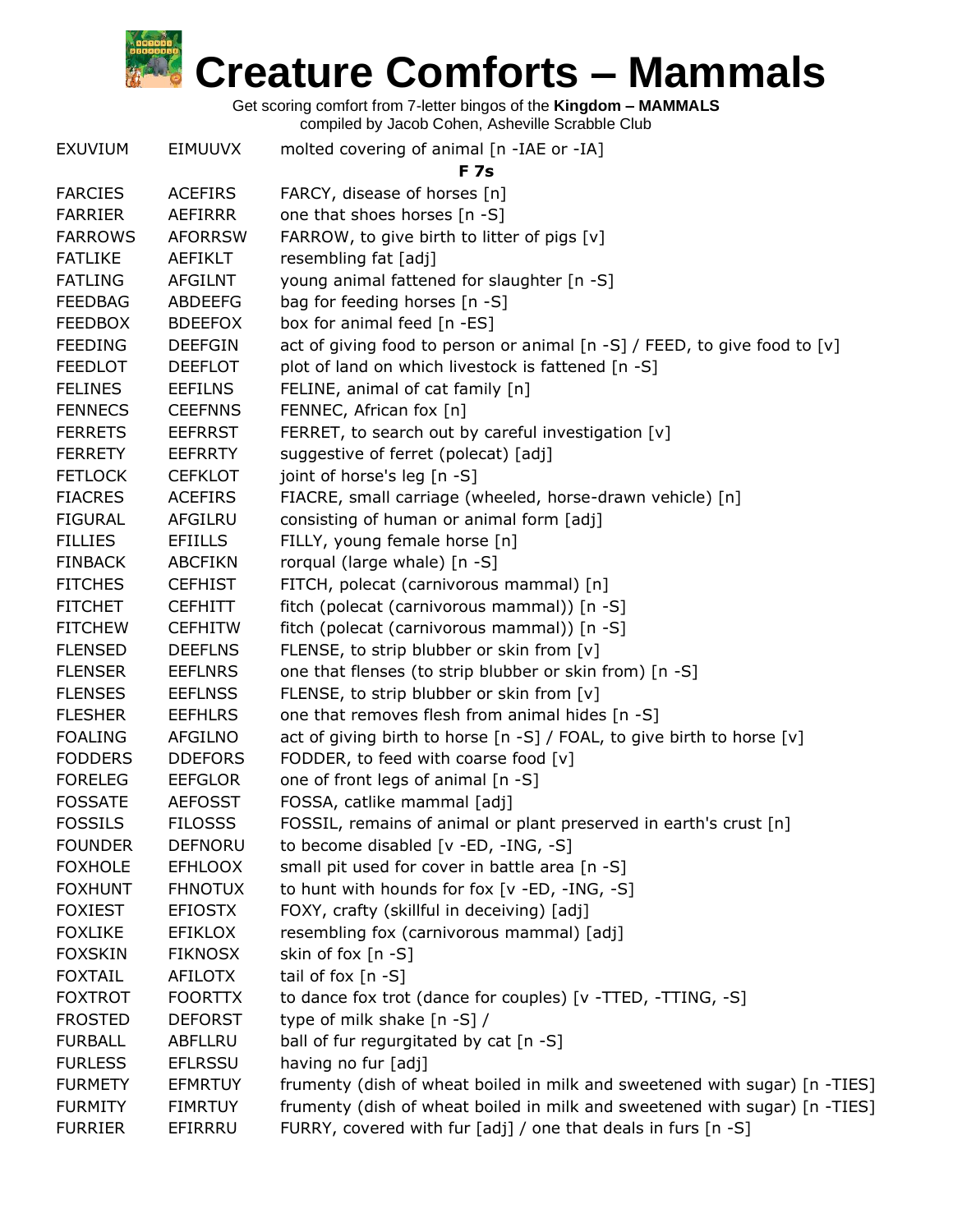Get scoring comfort from 7-letter bingos of the **Kingdom – MAMMALS**

| <b>FURRILY</b> | <b>FILRRUY</b> | in furry manner [adv]                                                               |
|----------------|----------------|-------------------------------------------------------------------------------------|
| <b>FURRING</b> | <b>FGINRRU</b> | trimming or lining of fur [n -S] / FUR, to cover with fur (dressed animal pelt) [v] |
|                |                | <b>G</b> 7s                                                                         |
| <b>GAITING</b> | <b>AGGIINT</b> | GAIT, to train horse to move in particular way [v]                                  |
| <b>GALAGOS</b> | <b>AAGGLOS</b> | GALAGO, small primate (any of advanced order of mammals) [n]                        |
| <b>GALLOPS</b> | <b>AGLLOPS</b> | GALLOP, to ride horse at full speed [v]                                             |
| <b>GALYACS</b> | <b>AACGLSY</b> | GALYAC, galyak (fur made from lambskin) [n]                                         |
| <b>GALYAKS</b> | <b>AAGKLSY</b> | GALYAK, fur made from lambskin [n]                                                  |
| <b>GAMBADE</b> | AABDEGM        | gambado (leap made by horse) [n -S]                                                 |
| <b>GAMBADO</b> | <b>AABDGMO</b> | leap made by horse [n -S or -ES]                                                    |
| <b>GAMBREL</b> | <b>ABEGLMR</b> | part of horse's leg [n -S]                                                          |
| <b>GARDANT</b> | <b>AADGNRT</b> | turned directly toward observer -- used of heraldic animal [adj]                    |
| <b>GARGETS</b> | <b>AEGGRST</b> | GARGET, mastitis of domestic animals [n]                                            |
| <b>GARGETY</b> | <b>AEGGRTY</b> | GARGET, mastitis of domestic animals [adj]                                          |
| <b>GARRONS</b> | <b>AGNORRS</b> | GARRON, small, sturdy horse [n]                                                     |
| <b>GASKINS</b> | <b>AGIKNSS</b> | GASKIN, part of horse's leg [n]                                                     |
| <b>GAZELLE</b> | <b>AEEGLLZ</b> | small antelope (ruminant mammal) [n -S]                                             |
| <b>GELADAS</b> | <b>AADEGLS</b> | GELADA, baboon [n]                                                                  |
| <b>GELDING</b> | <b>DEGGILN</b> | castrated animal [n -S] / GELD, to castrate (to remove testes of) [v]               |
| <b>GEMSBOK</b> | <b>BEGKMOS</b> | large antelope (ruminant mammal) [n -S]                                             |
| <b>GENETTE</b> | <b>EEEGNTT</b> | genet (carnivorous mammal) [n -S]                                                   |
| <b>GERBILS</b> | <b>BEGILRS</b> | GERBIL, burrowing rodent [n]                                                        |
| <b>GERENUK</b> | <b>EEGKNRU</b> | long-necked antelope [n -S]                                                         |
| <b>GIBBONS</b> | <b>BBGINOS</b> | GIBBON, arboreal ape [n]                                                            |
| <b>GIDDYAP</b> | <b>ADDGIPY</b> | giddap (used as command to horse to go faster) [interj]                             |
| <b>GIDDYUP</b> | <b>DDGIPUY</b> | giddap (used as command to horse to go faster) [interj]                             |
| <b>GIRAFFE</b> | AEFFGIR        | long-necked mammal [n -S]                                                           |
| <b>GIRAFFE</b> | AEFFGIR        | long-necked mammal [n -S]                                                           |
| <b>GOADING</b> | ADGGINO        | GOAD, to drive animals with goad (pointed stick) [v]                                |
| <b>GOATIER</b> | <b>AEGIORT</b> | GOATY, suggestive of goat [adj]                                                     |
| <b>GOATISH</b> | <b>AGHIOST</b> | resembling goat (horned mammal) [adj]                                               |
| <b>GOATISH</b> | <b>AGHIOST</b> | resembling goat (horned mammal) [adj]                                               |
| <b>GOORALS</b> | <b>AGLOORS</b> | GOORAL, goral (goat antelope) [n]                                                   |
| <b>GOPHERS</b> | <b>EGHOPRS</b> | GOPHER, burrowing rodent [n]                                                        |
| <b>GORILLA</b> | AGILLOR        | large ape [n -S]                                                                    |
| <b>GRAMPUS</b> | AGMPRSU        | marine mammal [n -ES]                                                               |
| <b>GRAZIER</b> | AEGIRRZ        | one that grazes cattle [n -S]                                                       |
| <b>GRAZING</b> | AGGINRZ        | land used for feeding of animals $[n -S]$ / GRAZE, to feed on growing grass $[v]$   |
| <b>GRISONS</b> | <b>GINORSS</b> | GRISON, carnivorous mammal [n]                                                      |
| <b>GRIVETS</b> | <b>EGIRSTV</b> | GRIVET, small monkey [n]                                                            |
| <b>GRIZZES</b> | <b>EGIRSZZ</b> | GRIZ, grizzly (large bear) [n]                                                      |
| <b>GRIZZLY</b> | <b>GILRYZZ</b> | large bear [n -IES]                                                                 |
| <b>GRUMPHY</b> | <b>GHMPRUY</b> | grumphie (pig) [n -HIES]                                                            |
|                |                |                                                                                     |
| <b>GUANACO</b> | AACGNOU        | South American mammal [n -S]                                                        |
| <b>GUENONS</b> | EGNNOSU        | GUENON, long-tailed monkey [n]                                                      |
| <b>GUNDOGS</b> | <b>DGGNOSU</b> | GUNDOG, hunting dog [n]                                                             |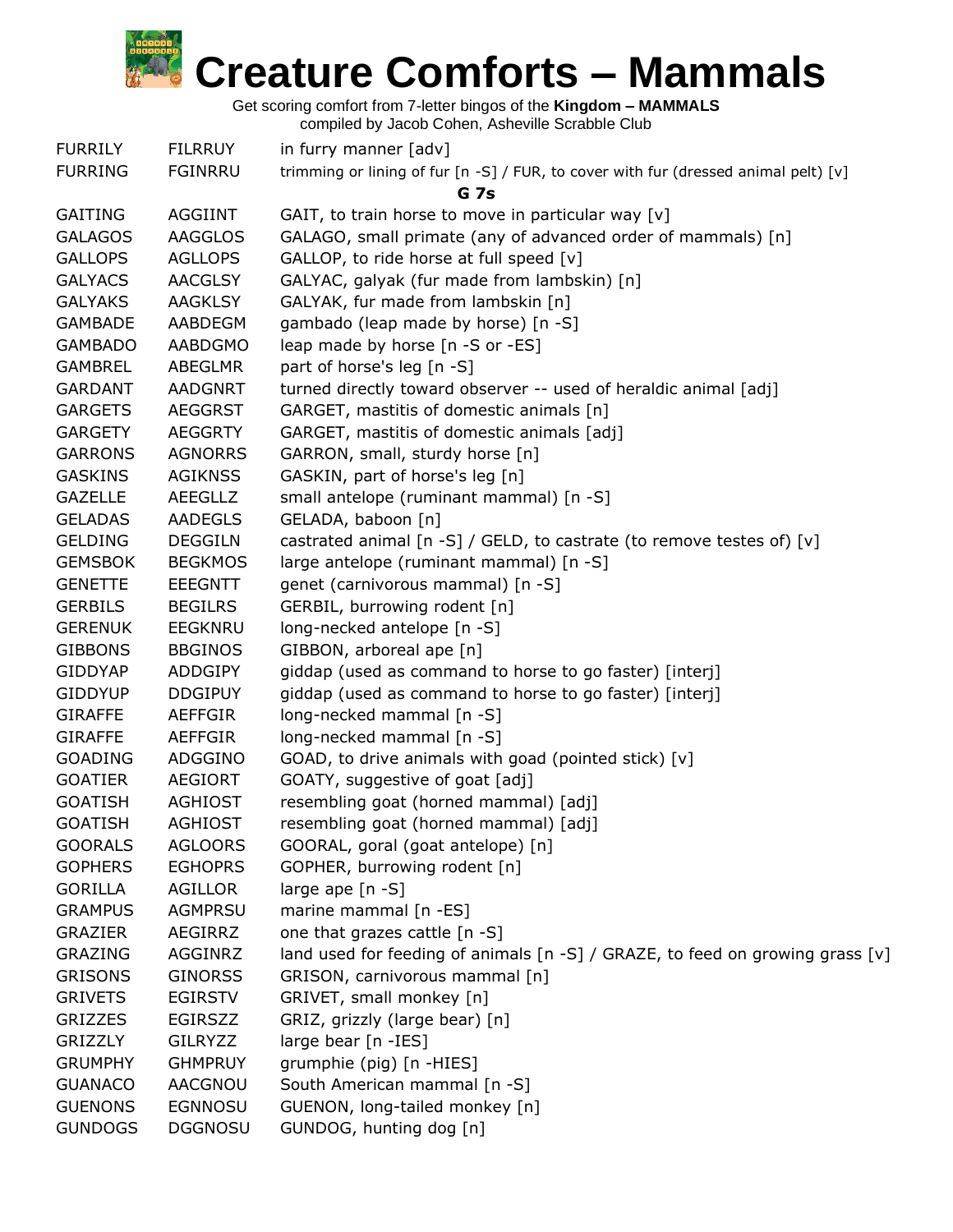

Get scoring comfort from 7-letter bingos of the **Kingdom – MAMMALS**

| <b>GUTLIKE</b> | <b>EGIKLTU</b> | resembling guts [adj]                                                                               |
|----------------|----------------|-----------------------------------------------------------------------------------------------------|
| <b>GYNECIC</b> | <b>CCEGINY</b> | pertaining to women (adult human female) [adj]                                                      |
|                |                | <b>H</b> 7s                                                                                         |
| <b>HACKEES</b> | <b>ACEEHKS</b> | HACKEE, chipmunk (small rodent (gnawing mammal)) [n]                                                |
| <b>HACKING</b> | <b>ACGHIKN</b> | activity of riding horse for pleasure [n -S] / HACK, to cut or chop roughly $[v]$                   |
| <b>HALLALS</b> | <b>AAHLLLS</b> | HALLAL, to halal (to slaughter animal according to Muslim law) [v]                                  |
| <b>HAMSTER</b> | <b>AEHMRST</b> | burrowing rodent [n -S]                                                                             |
| <b>HANUMAN</b> | <b>AAHMNNU</b> | East Indian monkey [n -S]                                                                           |
| <b>HARELIP</b> | <b>AEHILPR</b> | deformity of upper lip [n -S]                                                                       |
| <b>HARIANA</b> | AAAHINR        | breed of cattle [n -S]                                                                              |
| <b>HARNESS</b> | <b>AEHNRSS</b> | to put tackle on draft animal [v -ED, -ING, -ES]                                                    |
| <b>HARRIER</b> | AEHIRRR        | hunting dog $[n - S]$                                                                               |
| <b>HARSLET</b> | <b>AEHLRST</b> | haslet (edible viscera of animal) [n -S]                                                            |
| <b>HASLETS</b> | <b>AEHLSST</b> | HASLET, edible viscera of animal [n]                                                                |
| <b>HAWKEYS</b> | <b>AEHKSWY</b> | HAWKEY, hawkie (white-faced cow) [n]                                                                |
| <b>HAWKIES</b> | <b>AEHIKSW</b> | HAWKIE, white-faced cow [n]                                                                         |
| <b>HAYWARD</b> | <b>AADHRWY</b> | officer who tends cattle [n -S]                                                                     |
| <b>HEIFERS</b> | <b>EEFHIRS</b> | HEIFER, young cow [n]                                                                               |
| <b>HERDERS</b> | <b>DEEHRRS</b> | HERDER, one that herds (to bring together in herd (group of animals)) [n]                           |
| <b>HERDICS</b> | <b>CDEHIRS</b> | HERDIC, type of carriage (wheeled, horse-drawn vehicle) [n]                                         |
| <b>HERDING</b> | <b>DEGHINR</b> | work of tending or moving livestock [n -S] / HERD, to bring together in herd (group of animals) [v] |
| <b>HERDMAN</b> | <b>DEEHRRS</b> | herdsman (herder (one that herds (to bring together in herd (group of animals))) [n]                |
| <b>HIRCINE</b> | <b>CEHIINR</b> | pertaining to goat (horned mammal) [adj]                                                            |
| <b>HIRSELS</b> | <b>EHILRSS</b> | HIRSEL, to herd sheep [v]                                                                           |
| <b>HOGBACK</b> | <b>ABCGHKO</b> | sharp ridge [n -S]                                                                                  |
| <b>HOGFISH</b> | <b>FGHHIOS</b> | tropical fish [n -ES]                                                                               |
| <b>HOGGERS</b> | <b>EGGHORS</b> | HOGGER, one that hogs (to take more than one's share) [n]                                           |
| <b>HOGGERY</b> | <b>EGGHORY</b> | pigpen (place where pigs are kept) [n -RIES]                                                        |
| <b>HOGGETS</b> | <b>EGGHOST</b> | HOGGET, young unshorn sheep [n]                                                                     |
| <b>HOGGING</b> | <b>GGGHINO</b> | HOG, to take more than one's share $[v]$                                                            |
| <b>HOGLIKE</b> | <b>EGHIKLO</b> | hoggish (coarsely selfish) [adj]                                                                    |
| <b>HOGNOSE</b> | <b>EGHNOOS</b> | nonvenomous snake [n -S]                                                                            |
| <b>HOGNUTS</b> | <b>GHNOSTU</b> | HOGNUT, hickory nut [n]                                                                             |
| <b>HOGTIED</b> | <b>DEGHIOT</b> | HOGTIE, to tie together legs of [v]                                                                 |
| <b>HOGTIES</b> | <b>EGHIOST</b> | HOGTIE, to tie together legs of [v]                                                                 |
| <b>HOGWASH</b> | <b>AGHHOSW</b> | meaningless talk [n -ES]                                                                            |
| <b>HOGWEED</b> | <b>DEEGHOW</b> | coarse plant [n -S]                                                                                 |
| <b>HOMININ</b> | HIIMNNO        | hominid of tribe that includes recent humans and extinct related forms [n -S]                       |
| <b>HORNDOG</b> | <b>DGHNOOR</b> | sexually aggressive man [n -S]                                                                      |
| <b>HORSIER</b> | <b>EHIORRS</b> | HORSY, resembling horse [adj] / HORSEY, horsy (resembling horse) [adj]                              |
| <b>HORSIES</b> | <b>EHIORSS</b> | HORSIE, child's name for horse [n]                                                                  |
| <b>HORSILY</b> | <b>HILORSY</b> | in horsy (resembling horse) manner [adv]                                                            |
| <b>HORSING</b> | <b>GHINORS</b> | HORSE, to provide with horse (large, hoofed mammal) [v]                                             |
| <b>HOSTLER</b> | <b>EHLORST</b> | person who tends horses or mules [n -S]                                                             |
| <b>HOUDAHS</b> | <b>ADHHOSU</b> | HOUDAH, howdah (seat on elephant or camel for riders) [n]                                           |
| <b>HOUNDED</b> | <b>DDEHNOU</b> | HOUND, to pursue relentlessly [v]                                                                   |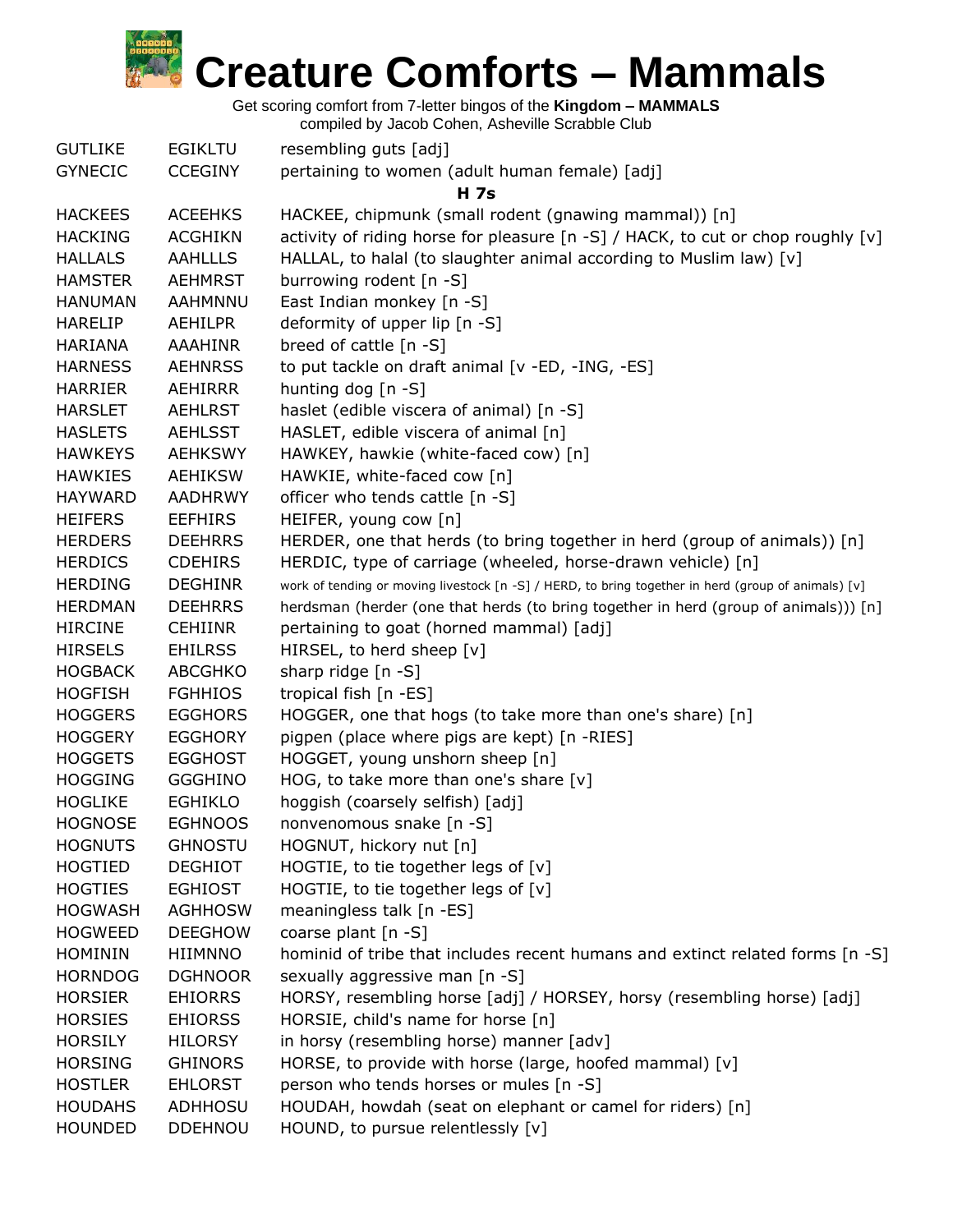

| <b>HOUNDER</b> | <b>DEHNORU</b> | one that hounds (to pursue relentlessly) [n -S]                                                      |
|----------------|----------------|------------------------------------------------------------------------------------------------------|
| <b>HOWDAHS</b> | <b>ADHHOSW</b> | HOWDAH, seat on elephant or camel for riders [n]                                                     |
| <b>HUMANER</b> | AEHMNRU        | HUMANE, compassionate [adj]                                                                          |
| <b>HUMANLY</b> | <b>AHLMNUY</b> | in human manner [adv]                                                                                |
| <b>HUSKIES</b> | <b>EHIKSSU</b> | HUSKY, dog of arctic region [n]                                                                      |
| <b>HYAENAS</b> | <b>AAEHNSY</b> | HYAENA, hyena (wolflike mammal) [n]                                                                  |
| <b>HYAENIC</b> | <b>ACEHINY</b> | HYAENA, hyena (wolflike mammal) [adj]                                                                |
| <b>HYENINE</b> | <b>EEHINNY</b> | HYENA, wolflike mammal [adj]                                                                         |
| <b>HYENOID</b> | <b>DEHINOY</b> | HYENA, wolflike mammal [adj]                                                                         |
| <b>HYRACES</b> | <b>ACEHRSY</b> | HYRAX, small, harelike mammal [n]                                                                    |
| <b>HYRAXES</b> | <b>AEHRSXY</b> | HYRAX, small, harelike mammal [n]                                                                    |
|                |                | I 7s                                                                                                 |
| <b>IMPALAS</b> | <b>AAILMPS</b> | IMPALA, African antelope [n]                                                                         |
| <b>INHIBIN</b> | <b>BHIIINN</b> | human hormone [n -S]                                                                                 |
| <b>INHUMAN</b> | AHIMNNU        | lacking desirable human qualities [adj -ER, -EST]                                                    |
| <b>INSNARE</b> | <b>AEINNRS</b> | to ensnare (to trap (to catch in trap (device for capturing and holding animals))) [v -D, -RING, -S] |
| <b>INUKSUK</b> | <b>IKKNSUU</b> | inukshuk (figure of human made of stones) [n -S or -UIT]                                             |
| <b>IVORIED</b> | DEIIORV        | IVORY, hard white substance found in elephant tusks [adj]                                            |
|                |                | IVORY, hard white substance found in elephant tusks [n]                                              |
| <b>IVORIES</b> | <b>EIIORSV</b> | J 7s                                                                                                 |
| <b>JACKALS</b> | <b>AACJKLS</b> | JACKAL, doglike mammal [n]                                                                           |
| <b>JAGUARS</b> | AAGJRSU        | JAGUAR, large feline animal [n]                                                                      |
| <b>JAWLIKE</b> | <b>AEIJKLW</b> | resembling jaw (framework of mouth) [adj]                                                            |
|                |                |                                                                                                      |
| <b>JENNETS</b> | <b>EEJNNST</b> | JENNET, small horse [n]                                                                              |
| <b>JENNIES</b> | <b>EEIJNNS</b> | JENNY, female donkey [n]                                                                             |
| <b>JERBOAS</b> | <b>ABEJORS</b> | JERBOA, small rodent (gnawing mammal) [n]                                                            |
| <b>JIBBERS</b> | <b>BBEIJRS</b> | JIBBER, horse that jibs [n]                                                                          |
| <b>JUMBUCK</b> | <b>BCJKMUU</b> | sheep (ruminant mammal) [n -S]                                                                       |
|                |                | <b>K7s</b>                                                                                           |
| <b>KALONGS</b> | <b>AGKLNOS</b> | KALONG, fruit-eating bat [n]                                                                         |
| <b>KALPACS</b> | <b>AACKLPS</b> | KALPAC, calpac (sheepskin hat) [n]                                                                   |
| <b>KALPAKS</b> | <b>AAKKLPS</b> | KALPAK, calpac (sheepskin hat) [n]                                                                   |
| <b>KARAKUL</b> | AAKKLRU        | Asian sheep $[n -S]$                                                                                 |
| <b>KEDDAHS</b> | <b>ADDEHKS</b> | KEDDAH, enclosure for elephants [n]                                                                  |
| <b>KEITLOA</b> | <b>AEIKLOT</b> | rhinoceros [n -S]                                                                                    |
| <b>KERMODE</b> | <b>DEEKMOR</b> | type of black bear [n -S]                                                                            |
| <b>KERRIES</b> | <b>EEIKRRS</b> | KERRY, one of Irish breed of cattle [n]                                                              |
| <b>KHEDAHS</b> | <b>ADEHHKS</b> | KHEDAH, keddah (enclosure for elephants) [n]                                                         |
| <b>KIDLIKE</b> | DEIIKKL        | resembling child (young person) [adj]                                                                |
| <b>KIPSKIN</b> | <b>IIKKNPS</b> | animal hide that has not been tanned [n -S]                                                          |
| KITLING        | <b>GIIKLNT</b> | young animal [n -S]                                                                                  |
| <b>KITTENS</b> | <b>EIKNSTT</b> | KITTEN, to bear kittens (young cats) $[v]$                                                           |
| KOODOOS        | DKOOOOS        | KOODOO, kudu (large antelope (ruminant mammal)) [n]                                                  |
| <b>KOUMISS</b> | IKMOSSU        | beverage made from camel's milk [n -ES]                                                              |
| <b>KOUMYSS</b> | <b>KMOSSUY</b> | koumiss (beverage made from camel's milk) [n -ES]                                                    |
| <b>KRIMMER</b> | <b>EIKMMRR</b> | kind of fur [n -S]                                                                                   |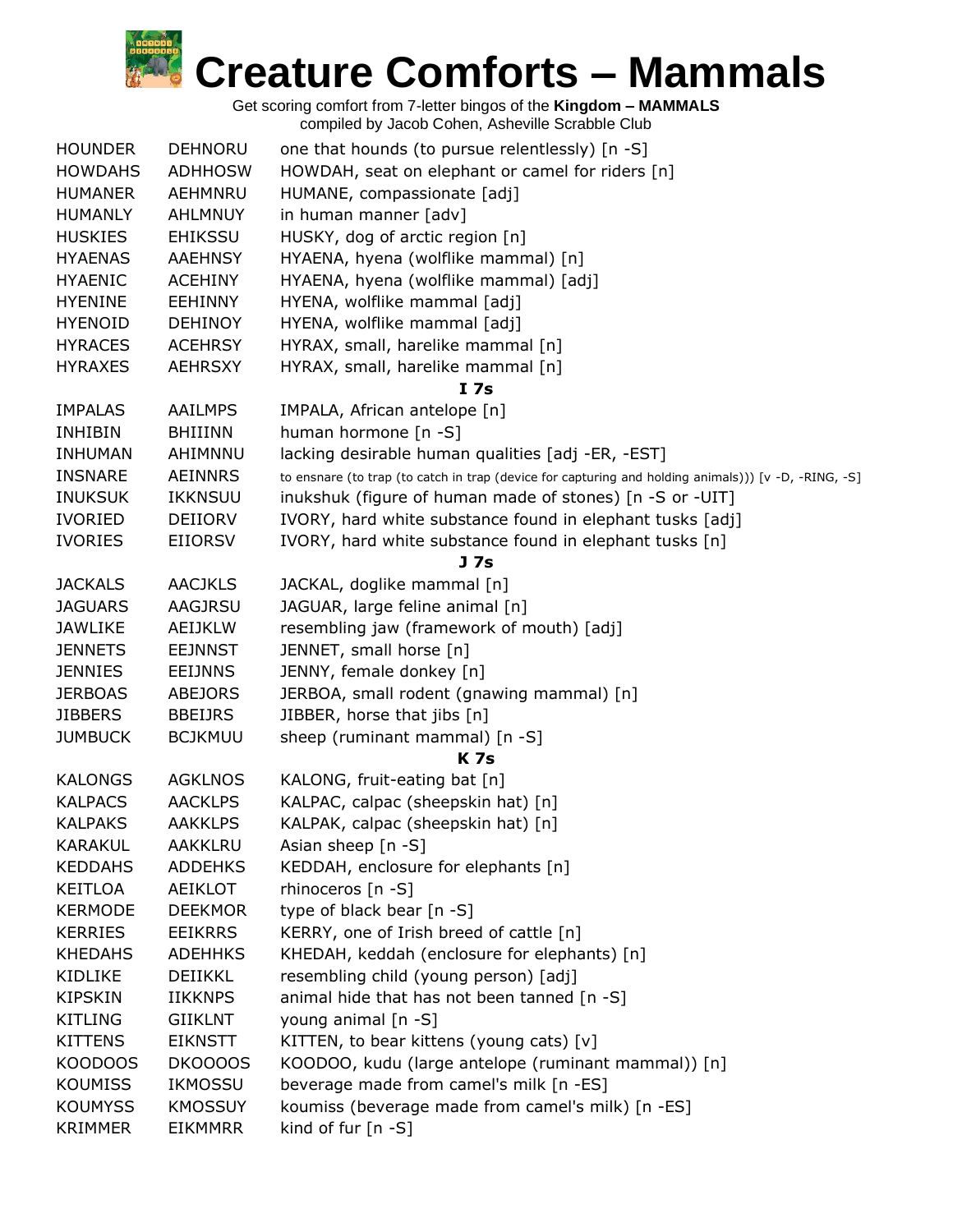

| <b>KUMISES</b> | <b>EIKMSSU</b> | KUMIS, koumiss (beverage made from camel's milk) [n]                             |
|----------------|----------------|----------------------------------------------------------------------------------|
| <b>KUMYSES</b> | <b>EKMSSUY</b> | KUMYS, koumiss (beverage made from camel's milk) [n]                             |
|                |                | L <sub>7s</sub>                                                                  |
| <b>LACTARY</b> | <b>AACLRTY</b> | pertaining to milk [adj]                                                         |
| <b>LACTATE</b> | <b>AACELTT</b> | to secrete milk [v -D, -TING, -S]                                                |
| <b>LACTEAN</b> | <b>AACELNT</b> | lacteous (resembling milk) [adj]                                                 |
| LAIRAGE        | AAEGILR        | place where cattle are housed at markets [n -S]                                  |
| LAIRING        | <b>AGIILNR</b> | LAIR, to live in lair (wild animal's resting or dwelling place) [v]              |
| <b>LAMBERS</b> | <b>ABELMRS</b> | LAMBER, ewe that is lambing [n]                                                  |
| <b>LAMBIER</b> | ABEILMR        | LAMBY, resembling lamb [adj]                                                     |
| <b>LAMBING</b> | ABGILMN        | birth of lambs on farm $[n -S] / LAMB$ , to give birth to lamb (young sheep) [v] |
| LAMBKIN        | ABIKLMN        | small lamb [n -S]                                                                |
| <b>LAMPERS</b> | <b>AELMPRS</b> | lampas (inflammation of roof of horse's mouth) [n -ES]                           |
| LANDAUS        | AADLNSU        | LANDAU, type of carriage (wheeled, horse-drawn vehicle) [n]                      |
| <b>LANGURS</b> | <b>AGLNRSU</b> | LANGUR, Asian monkey [n]                                                         |
| <b>LAPDOGS</b> | <b>ADGLOPS</b> | LAPDOG, small dog [n]                                                            |
| LARDING        | <b>ADGILNR</b> | LARD, to coat with lard (melted fat of hogs) $[v]$                               |
| <b>LEASHED</b> | <b>ADEEHLS</b> | LEASH, to restrain animal with line or thong [v]                                 |
| <b>LEASHES</b> | <b>AEEHLSS</b> | LEASH, to restrain animal with line or thong $[v]$                               |
| <b>LEATHER</b> | AEEHLRT        | to cover with leather (dressed or tanned hide of animal) [v -ED, -ING, -S]       |
| <b>LECHWES</b> | <b>CEEHLSW</b> | LECHWE, African antelope [n]                                                     |
| <b>LEGHOLD</b> | <b>DEGHLLO</b> | trap that catches animal by its leg [n -S]                                       |
| <b>LEGLIKE</b> | <b>EEGIKLL</b> | resembling leg [adj]                                                             |
| <b>LEMMING</b> | <b>EGILMMN</b> | mouselike rodent [n -S]                                                          |
| LEONINE        | <b>EEILNNO</b> | pertaining to lion (large, carnivorous feline mammal) [adj]                      |
| <b>LEOPARD</b> | <b>ADELOPR</b> | large, carnivorous feline mammal [n -S]                                          |
| LEPORID        | <b>DEILOPR</b> | gnawing mammal [n -S or -AE]                                                     |
| <b>LEVERET</b> | <b>EEELRTV</b> | young hare [n -S]                                                                |
| LINSANG        | <b>AGILNNS</b> | carnivorous mammal [n -S]                                                        |
| <b>LIONESS</b> | <b>EILNOSS</b> | female lion (large, carnivorous feline mammal) [n -ES]                           |
| <b>LIONISE</b> | <b>EIILNOS</b> | to lionize (to treat or regard as celebrity) [v -D, -SING, -S]                   |
| LIONIZE        | EIILNOZ        | to treat or regard as celebrity [v -D, -ZING, -S]                                |
| <b>LOAFING</b> | <b>AFGILNO</b> | place where cattle are allowed to roam freely [n -S]                             |
| <b>LOBTAIL</b> | <b>ABILLOT</b> | (of whale) to slap its tail against surface of water [v -ED, -ING, -S]           |
| <b>LOCOING</b> | <b>CGILNOO</b> | LOCO, to poison with locoweed [v]                                                |
| <b>LOCOISM</b> | <b>CILMOOS</b> | disease of livestock [n -S]                                                      |
| <b>LORISES</b> | <b>EILORSS</b> | LORIS, Asian lemur [n]                                                           |
| <b>LYNCEAN</b> | <b>ACELNNY</b> | of or resembling lynx [adj]                                                      |
|                |                | <b>M</b> 7s                                                                      |
| <b>MACACOS</b> | <b>AACCMOS</b> | MACACO, lemur (arboreal mammal related to monkeys) [n]                           |
| <b>MACAQUE</b> | AACEMQU        | short-tailed monkey [n -S]                                                       |
| <b>MADZOON</b> | <b>ADMNOOZ</b> | matzoon (food made from milk) [n -S]                                             |
| <b>MAHOUTS</b> | <b>AHMOSTU</b> | MAHOUT, keeper and driver of elephant [n]                                        |
| <b>MAMMALS</b> | <b>AALMMMS</b> | MAMMAL, any of class of warm-blooded vertebrates [n]                             |
| <b>MAMMARY</b> | <b>AAMMMRY</b> | breast [n -RIES] / pertaining to mammae (milk-secreting organ) [adj]             |
| MAMMATE        | AAEMMMT        | having mammae (milk-secreting organ) [adj]                                       |
|                |                |                                                                                  |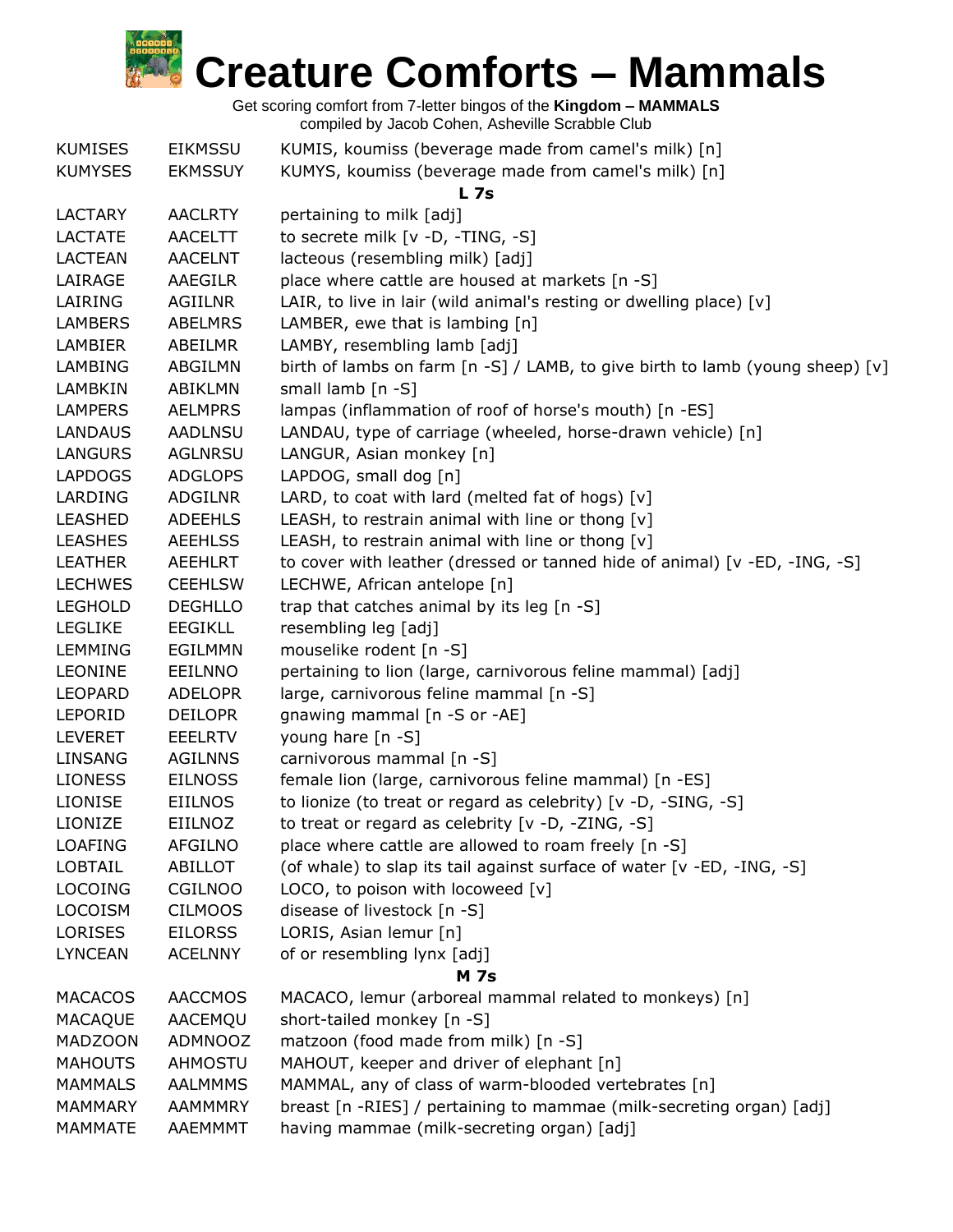| <b>MAMMOTH</b> | AHMMMOT        | extinct elephant [n -S]                                                              |
|----------------|----------------|--------------------------------------------------------------------------------------|
| <b>MANATEE</b> | AAEEMNT        | aquatic mammal [n -S]                                                                |
| <b>MANEGES</b> | <b>AEEGMNS</b> | MANEGE, art of training and riding horses [n]                                        |
| <b>MANGABY</b> | <b>AABGMNY</b> | mangabey (long-tailed monkey) [n -BIES]                                              |
| <b>MANGERS</b> | <b>AEGMNRS</b> | MANGER, trough or box from which horses or cattle eat [n]                            |
| <b>MANGIER</b> | <b>AEGIMNR</b> | MANGY, affected with mange [adj] / MANGEY [adj]                                      |
| <b>MANGILY</b> | <b>AGILMNY</b> | in mangy (affected with mange) manner [adv]                                          |
| MANIKIN        | <b>AIIKMNN</b> | anatomical model of human body [n -S]                                                |
| <b>MANKIND</b> | <b>ADIKMNN</b> | human race [n MANKIND or -S]                                                         |
| <b>MANLIKE</b> | <b>AEIKLMN</b> | resembling man (adult human male) [adj]                                              |
| <b>MANURED</b> | ADEMNRU        | MANURE, to fertilize with manure (animal excrement) [v]                              |
| <b>MANURER</b> | AEMNRRU        | one that manures (to fertilize with manure (animal excrement)) [n -S]                |
| <b>MANURES</b> | <b>AEMNRSU</b> | MANURE, to fertilize with manure (animal excrement) [v]                              |
| <b>MARGAYS</b> | <b>AAGMRSY</b> | MARGAY, small American wildcat [n]                                                   |
| <b>MARKHOR</b> | <b>AHKMORR</b> | wild goat [n -S]                                                                     |
| <b>MARMOTS</b> | <b>AMMORST</b> | MARMOT, burrowing rodent [n]                                                         |
| <b>MARTENS</b> | <b>AEMNRST</b> | MARTEN, carnivorous mammal [n]                                                       |
| <b>MASCOTS</b> | <b>ACMOSST</b> | MASCOT, person, animal, or object believed to bring good luck [n]                    |
| <b>MASTIFF</b> | <b>AFFIMST</b> | large, short-haired dog [n -S]                                                       |
| <b>MATADOR</b> | <b>AADMORT</b> | bullfighter who kills bull in bullfight [n -S]                                       |
| <b>MATINGS</b> | <b>AGIMNST</b> | MATING, period during which seasonal-breeding animal can mate [n]                    |
| <b>MATZOON</b> | AMNOOTZ        | food made from milk [n -S]                                                           |
| <b>MEERKAT</b> | AEEKMRT        | African mongoose [n -S]                                                              |
| <b>MESSANS</b> | <b>AEMNSSS</b> | MESSAN, lapdog (small dog) [n]                                                       |
| MIAOUED        | ADEIMOU        | MIAOU, to meow (to make crying sound of cat) [v]                                     |
| MIAOWED        | ADEIMOW        | MIAOW, to meow (to make crying sound of cat) [v]                                     |
| MIAULED        | ADEILMU        | MIAUL, to meow (to make crying sound of cat) [v]                                     |
| <b>MILCHIG</b> | <b>CGHIILM</b> | made of or derived from milk [adj]                                                   |
| <b>MILKERS</b> | <b>EIKLMRS</b> | MILKER, one that milks (to draw milk (whitish, nutritious liquid) from udder of) [n] |
| MILKIER        | EIIKLMR        | MILKY, resembling or suggestive of milk [adj]                                        |
| MILKILY        | <b>IIKLLMY</b> | in milky manner [adv]                                                                |
| <b>MILKING</b> | <b>GIIKLMN</b> | MILK, to draw milk (whitish, nutritious liquid) from udder of [v]                    |
| MILKMAN        | <b>AIKLMMN</b> | man who sells or delivers milk [n -MEN]                                              |
| <b>MILKSOP</b> | <b>IKLMOPS</b> | effeminate man [n -S]                                                                |
| <b>MINIVER</b> | EIIMNRV        | white fur $[n - S]$                                                                  |
| <b>MOGGIES</b> | <b>EGGIMOS</b> | MOGGIE, moggy (cat) [n] / MOGGY, cat [n]                                             |
| <b>MOHAIRS</b> | <b>AHIMORS</b> | MOHAIR, long, silky hair of Angora goat [n]                                          |
| <b>MONGREL</b> | <b>EGLMNOR</b> | animal or plant of mixed breed [n -S]                                                |
| <b>MONKEYS</b> | <b>EKMNOSY</b> | MONKEY, to mimic (to imitate closely) [v]                                            |
| <b>MOOLEYS</b> | <b>ELMOOSY</b> | MOOLEY, muley (hornless cow) [n]                                                     |
| <b>MOONDOG</b> | DGMNOOO        | bright spot in sky formed by moonlight [n -S]                                        |
| <b>MORTALS</b> | <b>ALMORST</b> | MORTAL, human being [n]                                                              |
| <b>MOUFLON</b> | <b>FLMNOOU</b> | wild sheep [n -S]                                                                    |
| <b>MOUSERS</b> | <b>EMORSSU</b> | MOUSER, animal that catches mice [n]                                                 |
| <b>MOUSIER</b> | <b>EIMORSU</b> | MOUSY, resembling mouse (small rodent (gnawing mammal)) [adj] / MOUSEY               |
| <b>MOUSILY</b> | <b>ILMOSUY</b> | in mousy (resembling mouse (small rodent)) manner [adv]                              |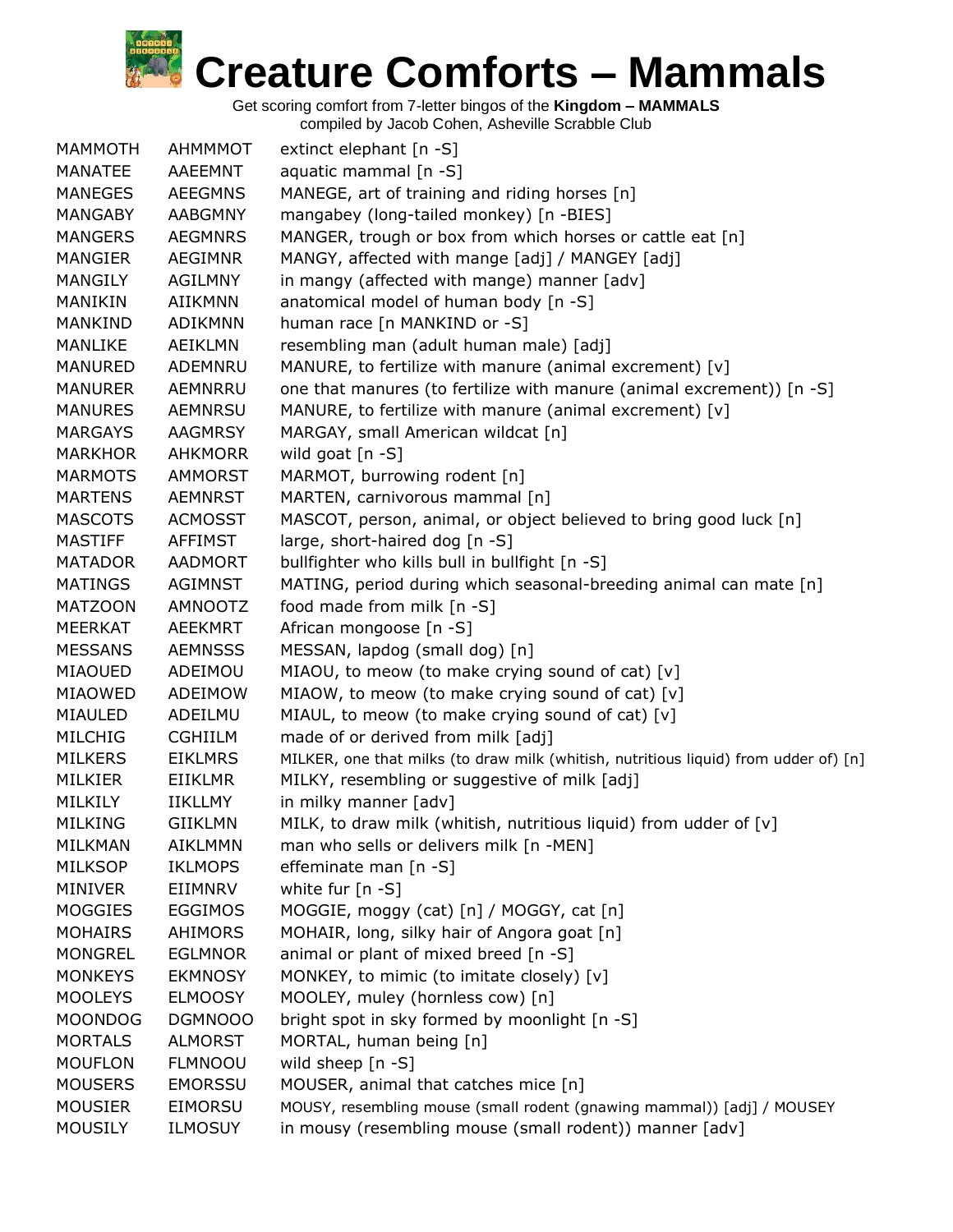| <b>MOUSING</b> | <b>GIMNOSU</b> | wrapping around shank end of hook [n -S] / MOUSE, to catch mice [v]                   |
|----------------|----------------|---------------------------------------------------------------------------------------|
| <b>MOUTONS</b> | <b>MNOOSTU</b> | MOUTON, sheepskin processed to resemble seal or beaver [n]                            |
| <b>MUDDERS</b> | <b>DDEMRSU</b> | MUDDER, racehorse that runs well on muddy track [n]                                   |
| <b>MUKTUKS</b> | <b>KKMSTUU</b> | MUKTUK, whale skin used for food [n]                                                  |
| <b>MULETAS</b> | <b>AELMSTU</b> | MULETA, red cloth used by matador [n]                                                 |
| <b>MULLEYS</b> | <b>ELLMSUY</b> | MULLEY, muley (hornless cow) [n]                                                      |
| <b>MUNTJAC</b> | <b>ACJMNTU</b> | small Asian deer [n -S]                                                               |
| <b>MUNTJAK</b> | <b>AJKMNTU</b> | muntjac (small Asian deer) [n -S]                                                     |
| <b>MURINES</b> | <b>EIMNRSU</b> | MURINE, any of family of small rodents [n]                                            |
| <b>MURRAIN</b> | AIMNRRU        | disease of cattle $[n - S]$                                                           |
| <b>MUSHING</b> | <b>GHIMNSU</b> | advance across snow with dogsled [n -S]                                               |
| <b>MUSHRAT</b> | <b>AHMRSTU</b> | muskrat (aquatic rodent) [n -S]                                                       |
| <b>MUSKIER</b> | <b>EIKMRSU</b> | MUSKY, resembling musk (strongly odorous substance secreted by certain animals) [adj] |
| <b>MUSKRAT</b> | AKMRSTU        | aquatic rodent $[n - S]$                                                              |
| <b>MUSTANG</b> | AGMNSTU        | wild horse [n -S]                                                                     |
| <b>MUTTONS</b> | <b>MNOSTTU</b> | MUTTON, flesh of sheep used as food [n]                                               |
| <b>MUTTONY</b> | <b>MNOTTUY</b> | MUTTON, flesh of sheep used as food [adj]                                             |
| <b>MUZZLED</b> | <b>DELMUZZ</b> | MUZZLE, to put covering over mouth of to prevent biting or eating [v]                 |
| <b>MUZZLER</b> | <b>ELMRUZZ</b> | one that muzzles (to put covering over mouth of to prevent biting or eating) [n -S]   |
| <b>MUZZLES</b> | <b>ELMSUZZ</b> | MUZZLE, to put covering over mouth of to prevent biting or eating [v]                 |
| <b>MYIASIS</b> | AIIMSSY        | infestation of human tissue by fly maggots [n -S]                                     |
| <b>MYLODON</b> | <b>DLMNOOY</b> | extinct giant sloth [n -S]                                                            |
|                |                | <b>N 7s</b>                                                                           |
| <b>NAGANAS</b> | <b>AAAGNNS</b> | NAGANA, disease of horses in Africa [n]                                               |
| <b>NARWALS</b> | <b>AALNRSW</b> | NARWAL, narwhal (arctic aquatic mammal) [n]                                           |
| <b>NARWHAL</b> | <b>AAHLNRW</b> | arctic aquatic mammal [n -S]                                                          |
| <b>NEDDIES</b> | <b>DDEEINS</b> | NEDDY, donkey (domestic ass) [n]                                                      |
| <b>NEIGHED</b> | <b>DEEGHIN</b> | NEIGH, to utter cry of horse [v]                                                      |
| <b>NEKTONS</b> | <b>EKNNOST</b> | NEKTON, free-swimming marine animals [n]                                              |
| <b>NEPETAS</b> | <b>AEENPST</b> | NEPETA, catnip (aromatic herb) [n]                                                    |
| <b>NEUTERS</b> | <b>EENRSTU</b> | NEUTER, to castrate (to remove testes of) [v]                                         |
| <b>NICKERS</b> | <b>CEIKNRS</b> | NICKER, to neigh (to utter cry of horse) [v]                                          |
| <b>NILGAIS</b> | <b>AGIILNS</b> | NILGAI, large antelope (ruminant mammal) [n]                                          |
| <b>NILGAUS</b> | <b>AGILNSU</b> | NILGAU, nilgai (large antelope (ruminant mammal)) [n]                                 |
| NILGHAI        | <b>AGHIILN</b> | nilgai (large antelope (ruminant mammal)) [n -S]                                      |
| NILGHAU        | AGHILNU        | nilgai (large antelope (ruminant mammal)) [n -S]                                      |
| <b>NIPPLED</b> | <b>DEILNPP</b> | NIPPLE, protuberance on breast [adj]                                                  |
| <b>NIPPLES</b> | <b>EILNPPS</b> | NIPPLE, protuberance on breast [n]                                                    |
| <b>NOBBLED</b> | <b>BBDELNO</b> | NOBBLE, to disable racehorse [v]                                                      |
| <b>NOBBLER</b> | <b>BBELNOR</b> | one that nobbles (to disable racehorse) [n -S]                                        |
| <b>NOBBLES</b> | <b>BBELNOS</b> | NOBBLE, to disable racehorse [v]                                                      |
| <b>NOCTUID</b> | <b>CDINOTU</b> | night-flying moth $[n - S]$                                                           |
| <b>NOCTULE</b> | <b>CELNOTU</b> | large bat $[n -S]$                                                                    |
| <b>NOMBLES</b> | <b>BELMNOS</b> | numbles (animal entrails) [n]                                                         |
| <b>NONGAME</b> | <b>AEGMNNO</b> | not hunted for food, sport, or fur [adj]                                              |
| <b>NOSEBAG</b> | ABEGNOS        | feedbag (bag for feeding horses) [n -S]                                               |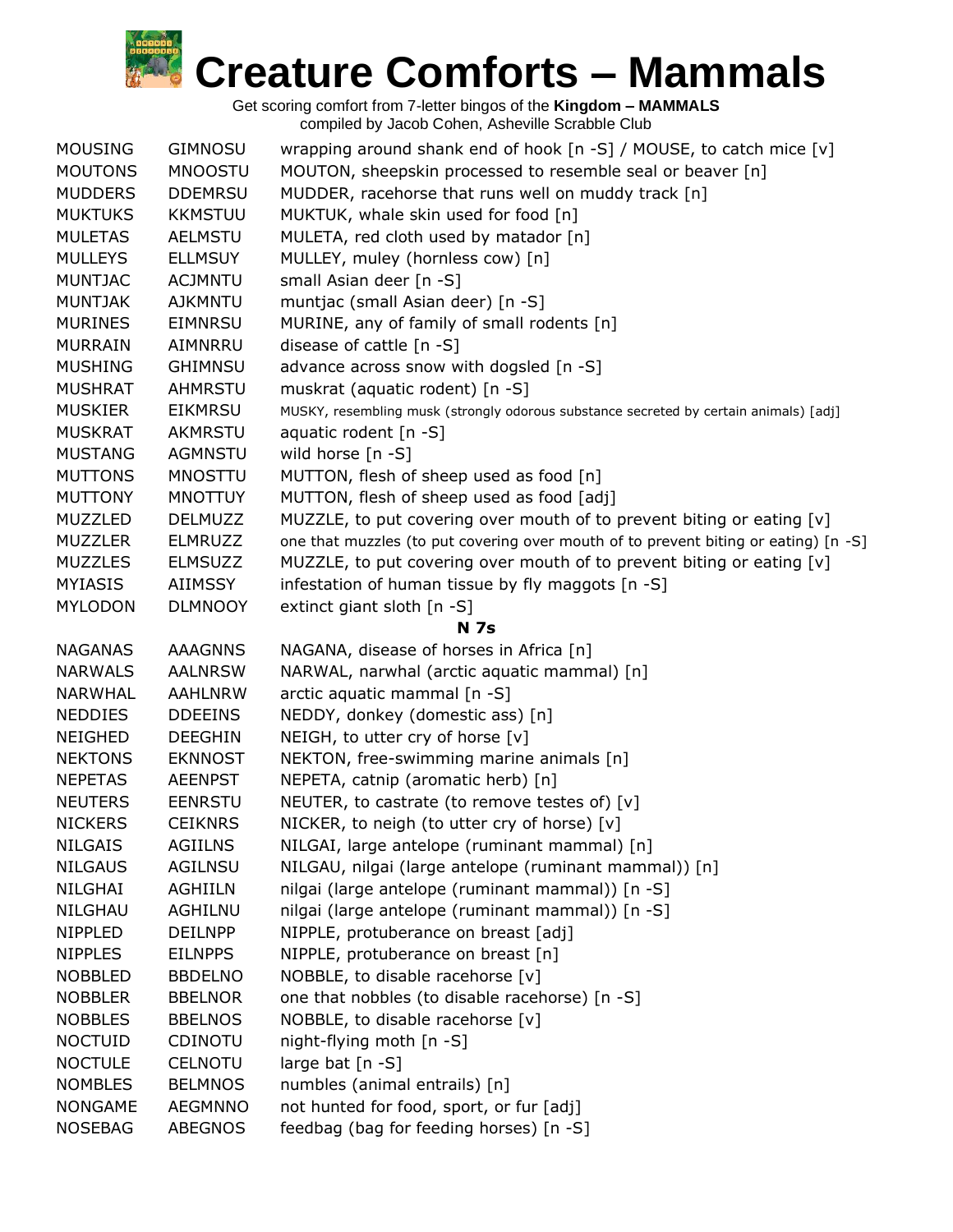

| <b>NUMBATS</b> | <b>ABMNSTU</b> | NUMBAT, small Australian mammal [n]                                  |
|----------------|----------------|----------------------------------------------------------------------|
| <b>NUMBLES</b> | <b>BELMNSU</b> | animal entrails [n]                                                  |
| <b>NUMNAHS</b> | <b>AHMNNSU</b> | NUMNAH, pad placed under saddle [n]                                  |
| <b>NUTRIAS</b> | AINRSTU        | NUTRIA, coypu (aquatic rodent) [n]                                   |
| <b>NYLGHAI</b> | AGHILNY        | nilgai (large antelope (ruminant mammal)) [n -S]                     |
| <b>NYLGHAU</b> | <b>AGHLNUY</b> | nilgai (large antelope (ruminant mammal)) [n -S]                     |
|                |                | 0 7s                                                                 |
| <b>OCELOID</b> | <b>CDEILOO</b> | OCELOT, American wildcat [adj]                                       |
| <b>OCELOTS</b> | <b>CELOOST</b> | OCELOT, American wildcat [n]                                         |
| <b>OESTRUM</b> | <b>EMORSTU</b> | estrum (estrus (period of heat in female mammals)) [n -S]            |
| <b>OESTRUS</b> | <b>EORSSTU</b> | estrus (period of heat in female mammals) [n -ES]                    |
| <b>OINKING</b> | <b>GIIKNNO</b> | OINK, to utter natural grunt of hog [v]                              |
| <b>OLINGOS</b> | <b>GILNOOS</b> | OLINGO, small mammal of Central and South America [n]                |
| <b>ONAGERS</b> | <b>AEGNORS</b> | ONAGER, wild ass of central Asia [n]                                 |
| <b>OPOSSUM</b> | <b>MOOPSSU</b> | arboreal mammal [n -S]                                               |
| <b>ORDURES</b> | <b>DEORRSU</b> | ORDURE, manure [n]                                                   |
| ORGANIC        | <b>ACGINOR</b> | substance of animal or vegetable origin [n -S]                       |
| <b>OSTLERS</b> | <b>ELORSST</b> | OSTLER, hostler (person who tends horses or mules) [n]               |
| <b>OURANGS</b> | AGNORSU        | OURANG, orang (large ape) [n]                                        |
| <b>OUREBIS</b> | <b>BEIORSU</b> | OUREBI, oribi (African antelope) [n]                                 |
| <b>OUTBARK</b> | <b>ABKORTU</b> | to surpass in barking [v -ED, -ING, -S]                              |
| <b>OUTSPAN</b> | ANOPSTU        | to unharness draft animal [v -NNED, -NNING, -S]                      |
| <b>OVARIAL</b> | AAILORV        | ovarian (pertaining to ovary (female reproductive gland)) [adj]      |
| <b>OVARIAN</b> | AAINORV        | pertaining to ovary (female reproductive gland) [adj]                |
| <b>OVARIES</b> | AEIORSV        | OVARY, female reproductive gland [n]                                 |
| <b>OVICIDE</b> | CDEIIOV        | agent that kills eggs [n -S]                                         |
| <b>OVIDUCT</b> | <b>CDIOTUV</b> | tube through which ova travel from ovary [n -S]                      |
| <b>OVIPARA</b> | AAIOPRV        | egg-laying animals [n OVIPARA]                                       |
| <b>OVISACS</b> | <b>ACIOSSV</b> | OVISAC, sac containing ovum or ova [n]                               |
| <b>OVULARY</b> | <b>ALORUVY</b> | OVULE, rudimentary seed [adj]                                        |
| <b>OVULATE</b> | <b>AELOTUV</b> | to produce ova [v -D, -TING, -S G]                                   |
|                |                | <b>P</b> 7s                                                          |
| <b>PACKWAX</b> | <b>AACKPWX</b> | paxwax (nuchal ligament of quadruped) [n -ES]                        |
| <b>PADDOCK</b> | <b>ACDDKOP</b> | to confine in enclosure for horses [v -ED, -ING, -S]                 |
| <b>PADNAGS</b> | <b>AADGNPS</b> | PADNAG, horse that moves along at easy pace [n]                      |
| <b>PALFREY</b> | <b>AEFLPRY</b> | riding horse $[n - S]$                                               |
| <b>PANEERS</b> | <b>AEENPRS</b> | PANEER, milk curd cheese [n]                                         |
| <b>PANTHER</b> | <b>AEHNPRT</b> | leopard (large, carnivorous feline mammal) [n -S]                    |
| <b>PARDINE</b> | <b>ADEINPR</b> | pertaining to leopard (large, carnivorous feline mammal) [adj]       |
| <b>PASSADE</b> | <b>AADEPSS</b> | turn of horse backward or forward on same ground [n -S]              |
| PASSANT        | <b>AANPSST</b> | walking with farther forepaw raised -- used of heraldic animal [adj] |
| <b>PASTERN</b> | <b>AENPRST</b> | part of horse's foot [n -S]                                          |
| <b>PECCARY</b> | <b>ACCEPRY</b> | piglike hoofed mammal [n -RIES]                                      |
| <b>PEKEPOO</b> | <b>EEKOOPP</b> | peekapoo (dog that is cross between Pekingese and poodle) [n -S]     |
| <b>PELAGES</b> | <b>AEEGLPS</b> | PELAGE, coat or covering of mammal [n]                               |
| <b>PELHAMS</b> | <b>AEHLMPS</b> | PELHAM, type of horse's mouthpiece [n]                               |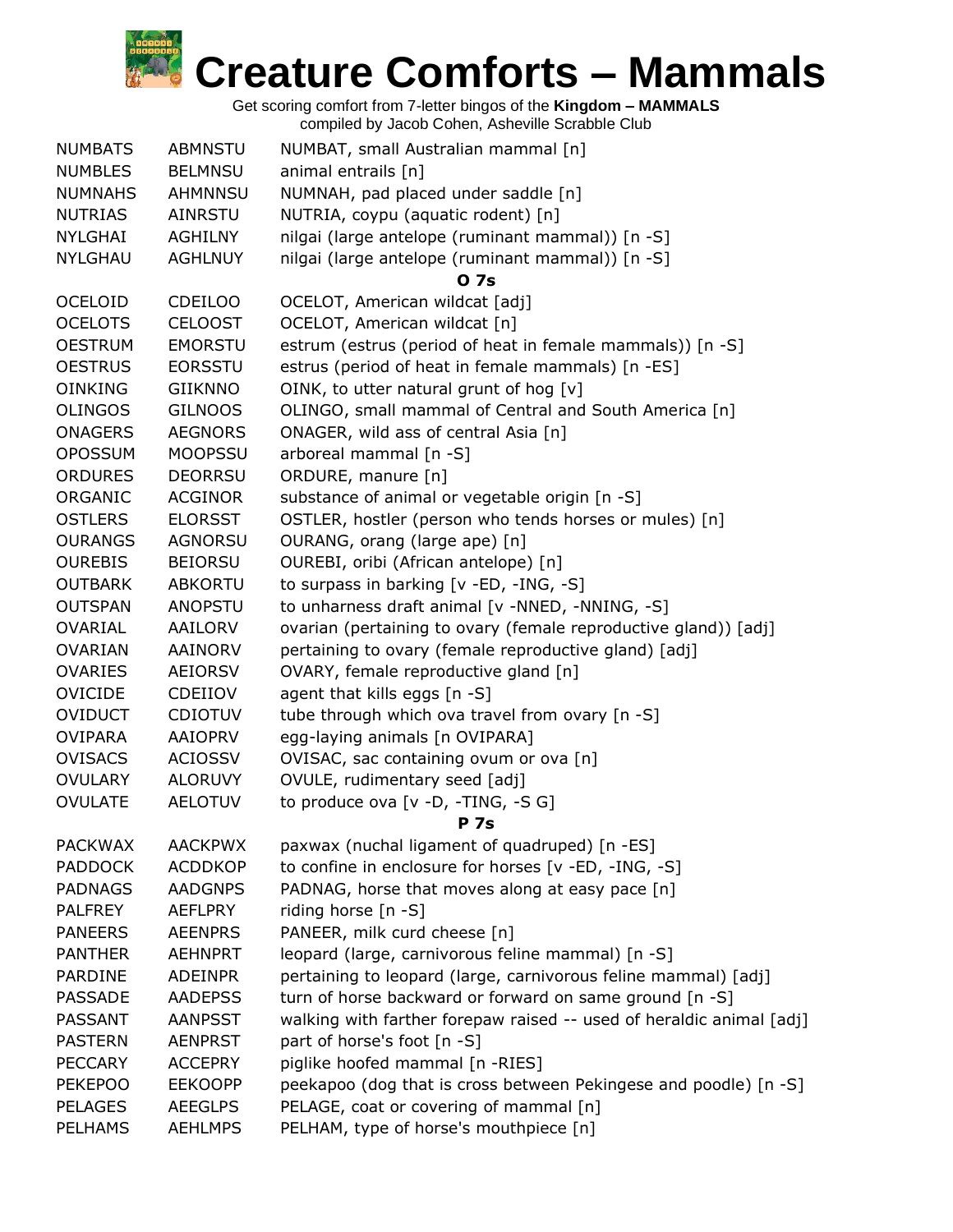| <b>PERSONS</b> | <b>ENOPRSS</b> | PERSON, human being [n]                                           |
|----------------|----------------|-------------------------------------------------------------------|
| <b>PESADES</b> | <b>ADEEPSS</b> | PESADE, position of horse when rearing [n]                        |
| <b>PETNAPS</b> | <b>AENPPST</b> | PETNAP, to steal pet for profit [v]                               |
| <b>PETTING</b> | <b>EGINPTT</b> | PET, to caress with hand $[v]$                                    |
| PEYTRAL        | <b>AELPRTY</b> | piece of armor for breast of horse [n -S]                         |
| <b>PEYTREL</b> | <b>EELPRTY</b> | peytral (piece of armor for breast of horse) [n -S]               |
| <b>PHOCINE</b> | <b>CEHINOP</b> | pertaining to seals [adj]                                         |
| <b>PIAFFER</b> | <b>AEFFIPR</b> | movement in horsemanship [n -S]                                   |
| <b>PICADOR</b> | <b>ACDIOPR</b> | horseman in bullfight [n -S or -ES]                               |
| PIEBALD        | ABDEILP        | spotted animal [n -S]                                             |
| <b>PIGFISH</b> | <b>FGHIIPS</b> | marine fish [n -ES]                                               |
| PIGGERY        | <b>EGGIPRY</b> | pigpen (place where pigs are kept) [n -RIES]                      |
| <b>PIGGIER</b> | <b>EGGIIPR</b> | PIGGY, piggish (greedy or dirty) [adj]                            |
| <b>PIGGIES</b> | <b>EGGIIPS</b> | PIGGY, small pig [n] / PIGGIE, piggy (small pig) [n]              |
| PIGGING        | <b>GGGIINP</b> | PIG, to bear pigs (cloven-hoofed mammals) [v]                     |
| PIGGING        | <b>GGGIINP</b> | PIG, to bear pigs (cloven-hoofed mammals) [v]                     |
| <b>PIGLETS</b> | <b>EGILPST</b> | PIGLET, small pig [n]                                             |
| PIGLIKE        | EGIIKLP        | resembling pig [adj]                                              |
| PIGMIES        | <b>EGIIMPS</b> | PIGMY, pygmy (small person (human being)) [n]                     |
| <b>PIGNUTS</b> | <b>GINPSTU</b> | PIGNUT, hickory nut [n]                                           |
| <b>PIGOUTS</b> | <b>GIOPSTU</b> |                                                                   |
|                |                | PIGOUT, instance of eating to excess [n]                          |
| <b>PIGPENS</b> | <b>EGINPPS</b> | PIGPEN, place where pigs are kept [n]                             |
| PIGSKIN        | <b>GIIKNPS</b> | skin of pig [n -S]                                                |
| PIGTAIL        | <b>AGIILPT</b> | tight braid of hair [n -S]                                        |
| PIGWEED        | <b>DEEGIPW</b> | weedy plant [n -S]                                                |
| PILLION        | <b>IILLNOP</b> | pad or cushion for extra rider on horse or motorcycle [n -S]      |
| <b>PINDERS</b> | <b>DEINPRS</b> | PINDER, official who formerly impounded stray animals [n]         |
| PINFOLD        | <b>DFILNOP</b> | to confine in enclosure for stray animals [v -ED, -ING, -S]       |
| <b>PINTOES</b> | <b>EINOPST</b> | PINTO, spotted horse [n]                                          |
| <b>PIZZLES</b> | <b>EILPSZZ</b> | PIZZLE, penis of animal [n]                                       |
| <b>POITREL</b> | <b>EILOPRT</b> | peytral (piece of armor for breast of horse) [n -S]               |
| <b>POLECAT</b> | <b>ACELOPT</b> | carnivorous mammal [n -S]                                         |
| <b>POODLES</b> | <b>DELOOPS</b> | POODLE, heavy-coated dog [n]                                      |
| <b>PORCINE</b> | <b>CEINOPR</b> | pertaining to swine [adj]                                         |
| <b>PORKERS</b> | <b>EKOPRRS</b> | PORKER, pig [n]                                                   |
| <b>PORKIES</b> | <b>EIKOPRS</b> | PORKY, porcupine [n]                                              |
| <b>POSSUMS</b> | <b>MOPSSSU</b> | POSSUM, opossum (arboreal mammal) [n]                             |
| <b>PREYERS</b> | <b>EEPRRSY</b> | PREYER, one that preys (to seize and devour animals for food) [n] |
| <b>PREYING</b> | EGINPRY        | PREY, to seize and devour animals for food [v]                    |
| PRIMATE        | AEIMPRT        | any of advanced order of mammals [n -S]                           |
| <b>PUGGLES</b> | <b>EGGLPSU</b> | PUGGLE, cross between pug and beagle [n]                          |
| <b>PUPPIES</b> | <b>EIPPPSU</b> | PUPPY, young dog [n]                                              |
| <b>PUPPING</b> | <b>GINPPPU</b> | PUP, to give birth to puppies [v]                                 |
| <b>PUSSIES</b> | <b>EIPSSSU</b> | PUSSY, cat [n]                                                    |
| <b>PYGMEAN</b> | <b>AEGMNPY</b> | PYGMY, small person (human being) [adj]                           |
| <b>PYGMIES</b> | <b>EGIMPSY</b> | PYGMY, small person (human being) [n]                             |
|                |                |                                                                   |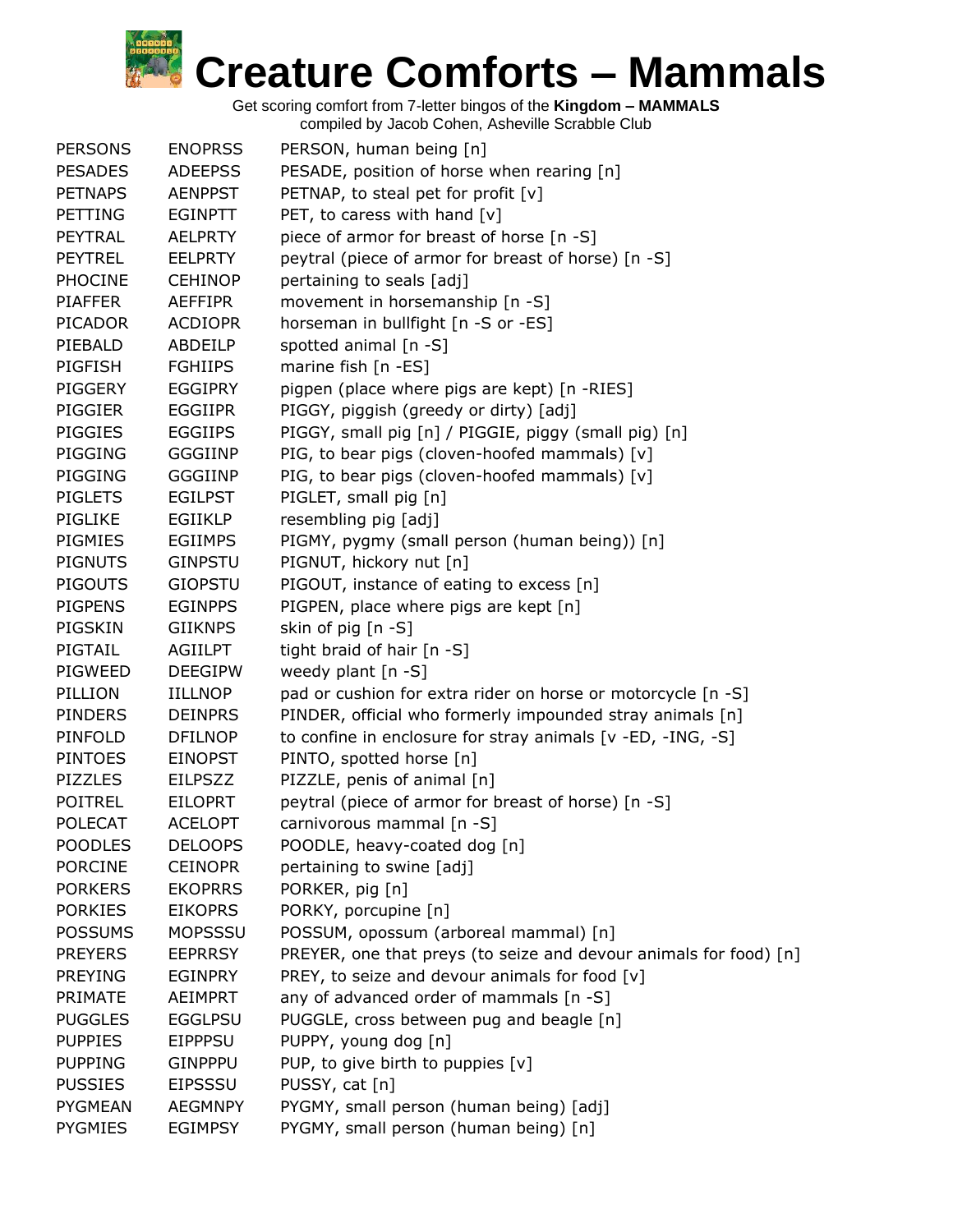

| <b>PYGMOID</b>  | <b>DGIMOPY</b> | PYGMY, small person (human being) [adj]<br><b>Q</b> 7s                      |  |
|-----------------|----------------|-----------------------------------------------------------------------------|--|
| QUAGGAS         | AAGGQSU        | QUAGGA, extinct mammal that resembled zebra [n]                             |  |
| QUINELA         | AEILNQU        | quinella (type of bet in horse racing) [n -S]                               |  |
| QUITTOR         | <b>IOQRTTU</b> | inflammation of animal's hoof [n -S]                                        |  |
| QUOKKAS         | AKKOQSU        | QUOKKA, short-tailed wallaby [n]                                            |  |
|                 |                | <b>R</b> 7s                                                                 |  |
| <b>RABBITS</b>  | <b>ABBIRST</b> | RABBIT, to hunt rabbits (rodent-like mammals) [v]                           |  |
| <b>RABBITY</b>  | <b>ABBIRTY</b> | resembling rabbit [adj]                                                     |  |
| <b>RACCOON</b>  | <b>ACCNOOR</b> | carnivorous mammal [n -S]                                                   |  |
| <b>RACOONS</b>  | <b>ACNOORS</b> | RACOON, raccoon (carnivorous mammal) [n]                                    |  |
| <b>RAGDOLL</b>  | <b>ADGLLOR</b> | breed of cat $[n - S]$                                                      |  |
| <b>RAMMIER</b>  | AEIMMRR        | RAMMY, rammish (resembling ram (male sheep)) [adj]                          |  |
| <b>RAMMISH</b>  | <b>AHIMMRS</b> |                                                                             |  |
| <b>RANCHED</b>  | <b>ACDEHNR</b> | resembling ram (male sheep) [adj]                                           |  |
|                 | <b>ACEHNRS</b> | RANCH, to work on ranch (establishment for raising livestock) [v]           |  |
| <b>RANCHES</b>  |                | RANCH, to work on ranch (establishment for raising livestock) [v]           |  |
| <b>RATLIKE</b>  | AEIKLRT        | resembling rat [adj]                                                        |  |
| <b>RATTERS</b>  | <b>AERRSTT</b> | RATTER, animal used for catching rats [n]                                   |  |
| RATTILY         | <b>AILRTTY</b> | in manner suggestive of rats [adv]                                          |  |
| <b>RATTING</b>  | <b>AGINRTT</b> | RAT, to hunt rats (long-tailed rodents) [v]                                 |  |
| <b>REARING</b>  | <b>AEGINRR</b> | act of animal standing on its rear limbs [n -S] / REAR, to lift upright [v] |  |
| <b>REDBONE</b>  | <b>BDEENOR</b> | hunting dog [n -S]                                                          |  |
| <b>REEBOKS</b>  | <b>BEEKORS</b> | REEBOK, rhebok (large antelope (ruminant mammal)) [n]                       |  |
| <b>REITBOK</b>  | <b>BEIKORT</b> | reedbuck (African antelope) [n -S]                                          |  |
| <b>REMOUNT</b>  | <b>EMNORTU</b> | to mount again [v -ED, -ING, -S]                                            |  |
| <b>REMUDAS</b>  | ADEMRSU        | REMUDA, herd of horses [n]                                                  |  |
| <b>RENNETS</b>  | <b>EENNRST</b> | RENNET, lining membrane in stomach of certain young animals [n]             |  |
| <b>RETRACK</b>  | <b>ACEKRRT</b> | TRACK, to follow marks left by animal, person, or vehicle [v -ED, -ING, -S] |  |
| <b>REYNARD</b>  | <b>ADENRRY</b> | fox $[n - S]$                                                               |  |
| <b>RHEBOKS</b>  | <b>BEHKORS</b> | RHEBOK, large antelope (ruminant mammal) [n]                                |  |
| RIBLIKE         | <b>BEIIKLR</b> | resembling rib [adj]                                                        |  |
| <b>RIDGELS</b>  | <b>DEGILRS</b> | RIDGEL, ridgling (male animal with undescended testicles) [n]               |  |
| <b>RIDGILS</b>  | <b>DGIILRS</b> | RIDGIL, ridgling (male animal with undescended testicles) [n]               |  |
| <b>RODENTS</b>  | <b>DENORST</b> | RODENT, gnawing mammal [n]                                                  |  |
| <b>ROEBUCK</b>  | <b>BCEKORU</b> | male of small Eurasian deer [n -S]                                          |  |
| <b>RONIONS</b>  | <b>INNOORS</b> | RONION, mangy animal or person [n]                                          |  |
| <b>RONYONS</b>  | <b>NNOORSY</b> | RONYON, ronion (mangy animal or person) [n]                                 |  |
| <b>ROOTLED</b>  | <b>DELOORT</b> | ROOTLE, to dig in ground as with snout [v]                                  |  |
| <b>ROOTLES</b>  | <b>ELOORST</b> | ROOTLE, to dig in ground as with snout $[v]$                                |  |
| <b>RORQUAL</b>  | <b>ALOQRRU</b> | large whale $[n -S]$                                                        |  |
| <b>ROUNDUP</b>  | <b>DNOPRUU</b> | ROUNDUP, driving together of cattle scattered over range [n -S]             |  |
| <b>RUMINAL</b>  | AILMNRU        | RUMEN, part of stomach of ruminant [adj]                                    |  |
| <b>RUNTISH</b>  | <b>HINRSTU</b> | RUNT, small person or animal [adj]                                          |  |
| S <sub>7s</sub> |                |                                                                             |  |
| <b>SACCULE</b>  | <b>ACCELSU</b> | small sac (pouch-shaped structure in animal or plant) [n -s]                |  |
| <b>SACLIKE</b>  | <b>ACEIKLS</b> | resembling sac (pouch-shaped structure in animal or plant) [adj]            |  |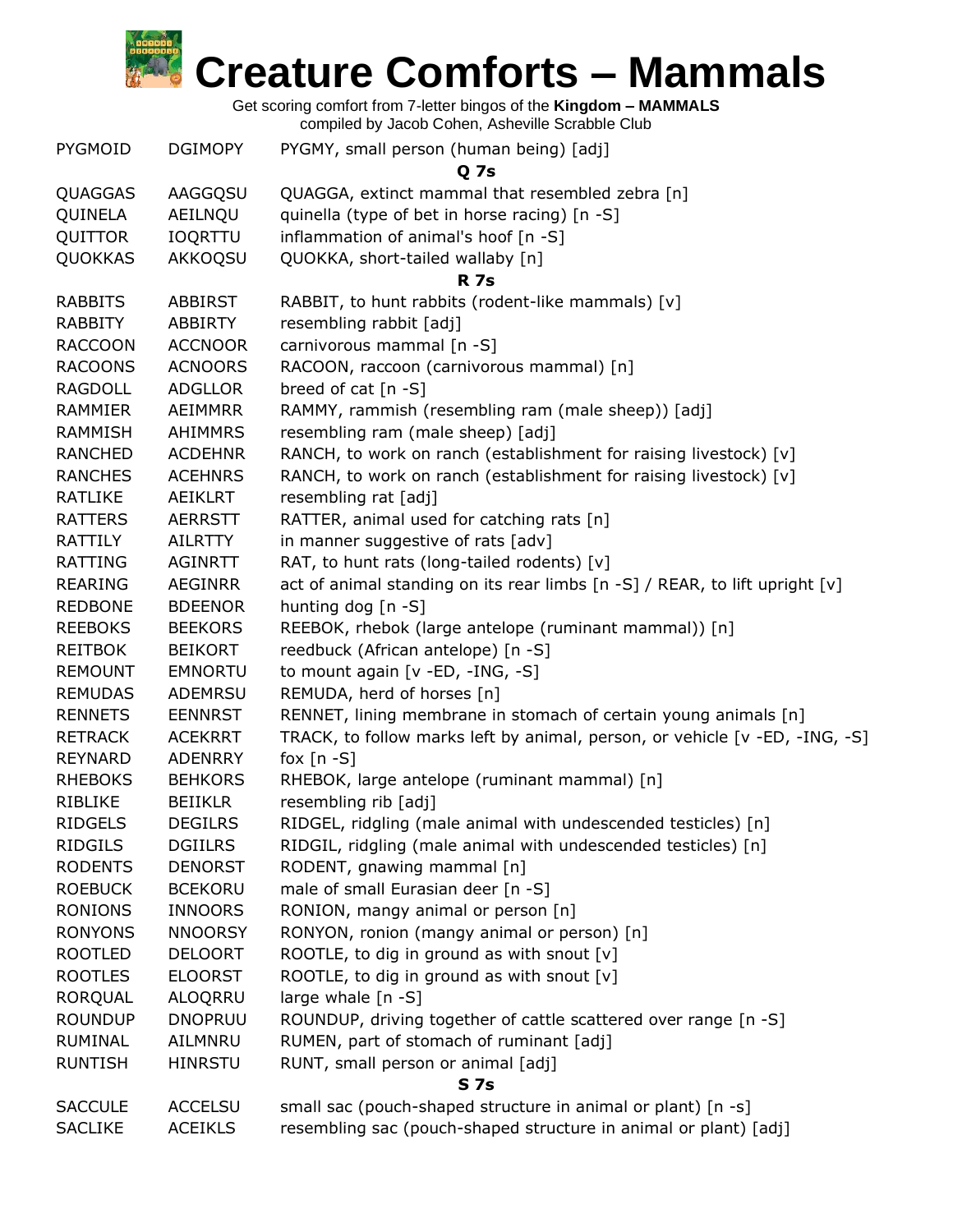| SAHIWAL         | AAHILSW         | any of breed of humped dairy cattle [n -S]                                                          |
|-----------------|-----------------|-----------------------------------------------------------------------------------------------------|
| <b>SALUKIS</b>  | <b>AIKLSSU</b>  | SALUKI, tall, slender dog [n]                                                                       |
| <b>SAMBARS</b>  | <b>AABMRSS</b>  | SAMBAR, large Asian deer [n]                                                                        |
| <b>SAMBHAR</b>  | <b>AABHMRS</b>  | sambar (large Asian deer) [n -S]                                                                    |
| <b>SAMBHUR</b>  | <b>ABHMRSU</b>  | sambar (large Asian deer) [n -S]                                                                    |
| <b>SAMBURS</b>  | ABMRSSU         | SAMBUR, sambar (large Asian deer) [n]                                                               |
| SAMOYED         | <b>ADEMOSY</b>  | any of Siberian breed of medium-sized white or cream-colored sled dogs [n -S]                       |
| SAPAJOU         | <b>AAJOPSU</b>  | capuchin (long-tailed monkey) [n -S]                                                                |
| SARCOID         | <b>ACDIORS</b>  | disease of horses [n -S]                                                                            |
| <b>SCIURID</b>  | <b>CDIIRSU</b>  | sciurine (rodent of squirrel family) [n -S]                                                         |
| <b>SCOTTIE</b>  | <b>CEIOSTT</b>  | short-legged terrier [n -S]                                                                         |
| <b>SCRAPIE</b>  | <b>ACEIPRS</b>  | disease of sheep [n -S]                                                                             |
| <b>SEALERY</b>  | <b>AEELRSY</b>  | occupation of hunting seals [n -RIES]                                                               |
| <b>SEALING</b>  | AEGILNS         | hunting of seals [n -S]                                                                             |
| <b>SEJEANT</b>  | <b>AEEJNST</b>  | sejant (represented in sitting position -- used of heraldic animal) [adj]                           |
| <b>SERVALS</b>  | <b>AELRSSV</b>  | SERVAL, African wildcat [n]                                                                         |
| <b>SHEARED</b>  | <b>ADEEHRS</b>  | SHEAR, to cut hair or wool from [v]                                                                 |
| <b>SHEARER</b>  | <b>AEEHRRS</b>  | one that shears (to cut hair or wool from) [n -S]                                                   |
| <b>SHEEPLE</b>  | <b>EEEHLPS</b>  | people likened to sheep [n -S]                                                                      |
| <b>SHELTIE</b>  | <b>EEHILST</b>  | small, shaggy pony [n -S]                                                                           |
| <b>SHIPPEN</b>  | <b>EHINPPS</b>  | cowshed (shelter for cows) [n -S]                                                                   |
| <b>SHIPPON</b>  | <b>HINOPPS</b>  | shippen (cowshed (shelter for cows)) [n -S]                                                         |
| <b>SHOCHET</b>  | <b>CEHHOST</b>  | person who slaughters animals and fowl according to Jewish law [n -IM]                              |
| <b>SIAMANG</b>  | AAGIMNS         | large, black gibbon [n -S]                                                                          |
| <b>SIFAKAS</b>  | <b>AAFIKSS</b>  | SIFAKA, lemur of Madagascar [n]                                                                     |
| <b>SIKSIKS</b>  | <b>IIKKSSS</b>  | SIKSIK, Arctic ground squirrel [n]                                                                  |
| <b>SILKIES</b>  | <b>EIIKLSS</b>  | SILKY, glossy-coated terrier [n]                                                                    |
| <b>SIMIANS</b>  | <b>AIIMNSS</b>  | SIMIAN, ape or monkey [n]                                                                           |
| SIMIOID         | <b>DIIIMOS</b>  | simious (pertaining to simians (ape or monkey)) [adj]                                               |
| <b>SIMIOUS</b>  | <b>IIMOSSU</b>  | pertaining to simians (ape or monkey) [adj]                                                         |
| <b>SKELETAL</b> | <b>AEEKLLST</b> | SKELETON, supporting or protective framework of human or animal body [adj]                          |
| <b>SKINNED</b>  | <b>DEIKNNS</b>  | SKIN, to strip or deprive of skin (membranous tissue covering body of animal) [v]                   |
| <b>SKINNER</b>  | <b>EIKNNRS</b>  | one that skins (to strip or deprive of skin (membranous tissue covering body of animal)) [n -S]     |
| <b>SNARERS</b>  | <b>AENRRSS</b>  | SNARER, one that snares (to trap (to catch in trap (device for capturing and holding animals))) [n] |
| SNARING         | <b>AGINNRS</b>  | SNARE, to trap (to catch in trap (device for capturing and holding animals)) [v]                    |
| SOILAGE         | <b>AEGILOS</b>  | green crops for feeding animals [n -S]                                                              |
| <b>SORINGS</b>  | <b>GINORSS</b>  | SORING, practice of making horse's front feet sore to force high stepping [n]                       |
| <b>SOUSLIK</b>  | <b>IKLOSSU</b>  | suslik (Eurasian rodent) [n -S]                                                                     |
| SPANIEL         | <b>AEILNPS</b>  | dog with silky hair [n -S]                                                                          |
| <b>SPAVIES</b>  | <b>AEIPSSV</b>  | SPAVIE, spavin (disease of horses) [n]                                                              |
| <b>SPAVIET</b>  | <b>AEIPSTV</b>  | SPAVIE, spavin (disease of horses) [adj]                                                            |
| <b>SPAVINS</b>  | <b>AINPSSV</b>  | SPAVIN, disease of horses [n]                                                                       |
| <b>SPAYING</b>  | <b>AGINPSY</b>  | SPAY, to remove ovaries of [v]                                                                      |
| <b>SPEANED</b>  | <b>ADEENPS</b>  | SPEAN, to wean (to withhold mother's milk from and substitute other nourishment) [v]                |
| <b>SPITZES</b>  | <b>EIPSSTZ</b>  | SPITZ, dog having heavy coat [n]                                                                    |
| <b>SPOORED</b>  | <b>DEOOPRS</b>  | SPOOR, to track animal [v]                                                                          |
|                 |                 |                                                                                                     |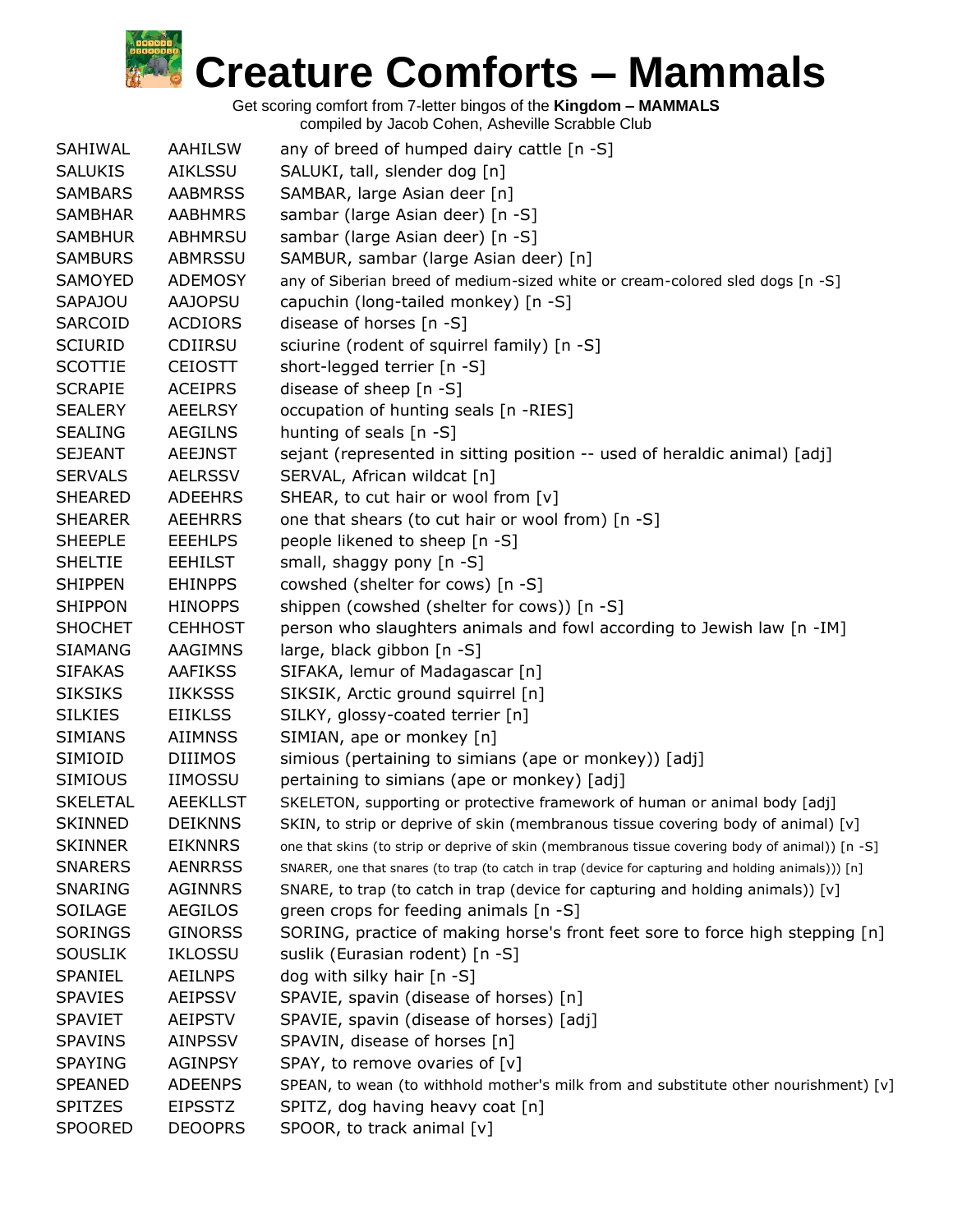

| <b>SPOORER</b> | <b>EOOPRRS</b> | one that spoors (to track animal) [n -S]                                                              |
|----------------|----------------|-------------------------------------------------------------------------------------------------------|
| <b>SPURRED</b> | <b>DEPRRSU</b> | SPUR, to urge on with spur (horseman's goad) [v]                                                      |
| <b>SPURRER</b> | <b>EPRRRSU</b> | one that spurs (to urge on with spur (horseman's goad)) [n -S]                                        |
| <b>STABLED</b> | <b>ABDELST</b> | STABLE, to put in stable (shelter for domestic animals) [v]                                           |
| <b>STABLES</b> | <b>ABELSST</b> | STABLE, to put in stable (shelter for domestic animals) [v]                                           |
| <b>STAGGIE</b> | <b>AEGGIST</b> | colt (young male horse) [n -S]                                                                        |
| <b>STATANT</b> | AANSTTT        | standing with all feet on ground -- used of heraldic animal [adj]                                     |
| <b>STATURE</b> | <b>AERSTTU</b> | natural height of human or animal body [n -S]                                                         |
| <b>STIRRUP</b> | <b>IPRRSTU</b> | support for foot of horseman [n -S]                                                                   |
| <b>STOCKER</b> | <b>CEKORST</b> | young animal suitable for being fattened for market [n -S]                                            |
| <b>STOVERS</b> | <b>EORSSTV</b> | STOVER, coarse food for cattle [n]                                                                    |
| <b>SUCKLED</b> | <b>CDEKLSU</b> | SUCKLE, to give milk to from breast [v]                                                               |
| <b>SUCKLER</b> | <b>CEKLRSU</b> | one that suckles (to give milk to from breast) [n -S]                                                 |
| <b>SUCKLES</b> | <b>CEKLSSU</b> | SUCKLE, to give milk to from breast [v]                                                               |
| <b>SULKIES</b> | <b>EIKLSSU</b> | SULKY, light horse-drawn vehicle [n]                                                                  |
| <b>SUMPTER</b> | <b>EMPRSTU</b> | pack animal [n -S]                                                                                    |
| <b>SUSLIKS</b> | <b>IKLSSSU</b> | SUSLIK, Eurasian rodent [n]                                                                           |
| <b>SWEENEY</b> | <b>EEENSWY</b> | sweeny (atrophy of shoulder muscles in horses) [n -S]                                                 |
| <b>SWILERS</b> | <b>EILRSSW</b> | SWILER, one that hunts seals [n]                                                                      |
| SWILING        | <b>GIILNSW</b> | activity of hunting seals $[n -S]$                                                                    |
| <b>SWINISH</b> | <b>HIINSSW</b> | resembling or befitting pig [adj]                                                                     |
| SWINNEY        | <b>EINNSWY</b> | sweeny (atrophy of shoulder muscles in horses) [n -S]                                                 |
| <b>SYMBION</b> | <b>BIMNOSY</b> | symbiont (organism living in close association with another) [n -S]                                   |
| <b>SYMBIOT</b> | <b>BIMOSTY</b> | symbiont (organism living in close association with another) [n -S]                                   |
|                |                | <b>T7s</b>                                                                                            |
| <b>TALBOTS</b> | <b>ABLOSTT</b> | TALBOT, large dog of extinct breed [n]                                                                |
| <b>TALLOWS</b> | <b>ALLOSTW</b> | TALLOW, to smear with tallow (mixture of animal fats) [v]                                             |
| <b>TALLOWY</b> | <b>ALLOTWY</b> | resembling tallow [adj -WIER, -WIEST]                                                                 |
| <b>TALLYHO</b> | <b>AHLLOTY</b> | to make an encouraging shout to hunting hounds [v ED, -ING, -S, -ES]                                  |
| TAMANDU        | <b>AADMNTU</b> | tamandua (arboreal anteater) [n -S]                                                                   |
| <b>TAMARAO</b> | <b>AAAMORT</b> | tamarau (small buffalo of Philippines) [n -S]                                                         |
| <b>TAMARAU</b> | <b>AAAMRTU</b> | small buffalo of Philippines [n -S]                                                                   |
| <b>TAMARIN</b> | <b>AAIMNRT</b> | South American monkey [n -S]                                                                          |
| <b>TANRECS</b> | <b>ACENRST</b> | TANREC, tenrec (mammal that feeds on insects) [n]                                                     |
| <b>TANUKIS</b> | <b>AIKNSTU</b> | TANUKI, raccoon dog [n]                                                                               |
| <b>TARPANS</b> | <b>AANPRST</b> | TARPAN, Asian wild horse [n]                                                                          |
| <b>TARSIER</b> | <b>AEIRRST</b> | nocturnal primate [n -S]                                                                              |
| <b>TATOUAY</b> | <b>AAOTTUY</b> | South American armadillo [n -S]                                                                       |
| <b>TELEDUS</b> | <b>DEELSTU</b> | TELEDU, carnivorous mammal [n]                                                                        |
| <b>TENRECS</b> | <b>CEENRST</b> | TENREC, mammal that feeds on insects [n]                                                              |
| <b>TERRIER</b> | <b>EEIRRRT</b> | small, active dog [n -S]                                                                              |
| <b>THERIAN</b> | <b>AEHINRT</b> | any of subclass of mammals [n -S]                                                                     |
| <b>THEROID</b> | <b>DEHIORT</b> | resembling beast (animal (living organism typically capable of voluntary motion and sensation)) [adj] |
| <b>TIGLONS</b> | <b>GILNOST</b> | TIGLON, offspring of male tiger and female lion [n]                                                   |
| <b>TIGRESS</b> | <b>EGIRSST</b> | female tiger (large feline mammal) [n -ES]                                                            |
| <b>TIGRISH</b> | <b>GHIIRST</b> | tigerish (resembling tiger (large feline mammal)) [adj]                                               |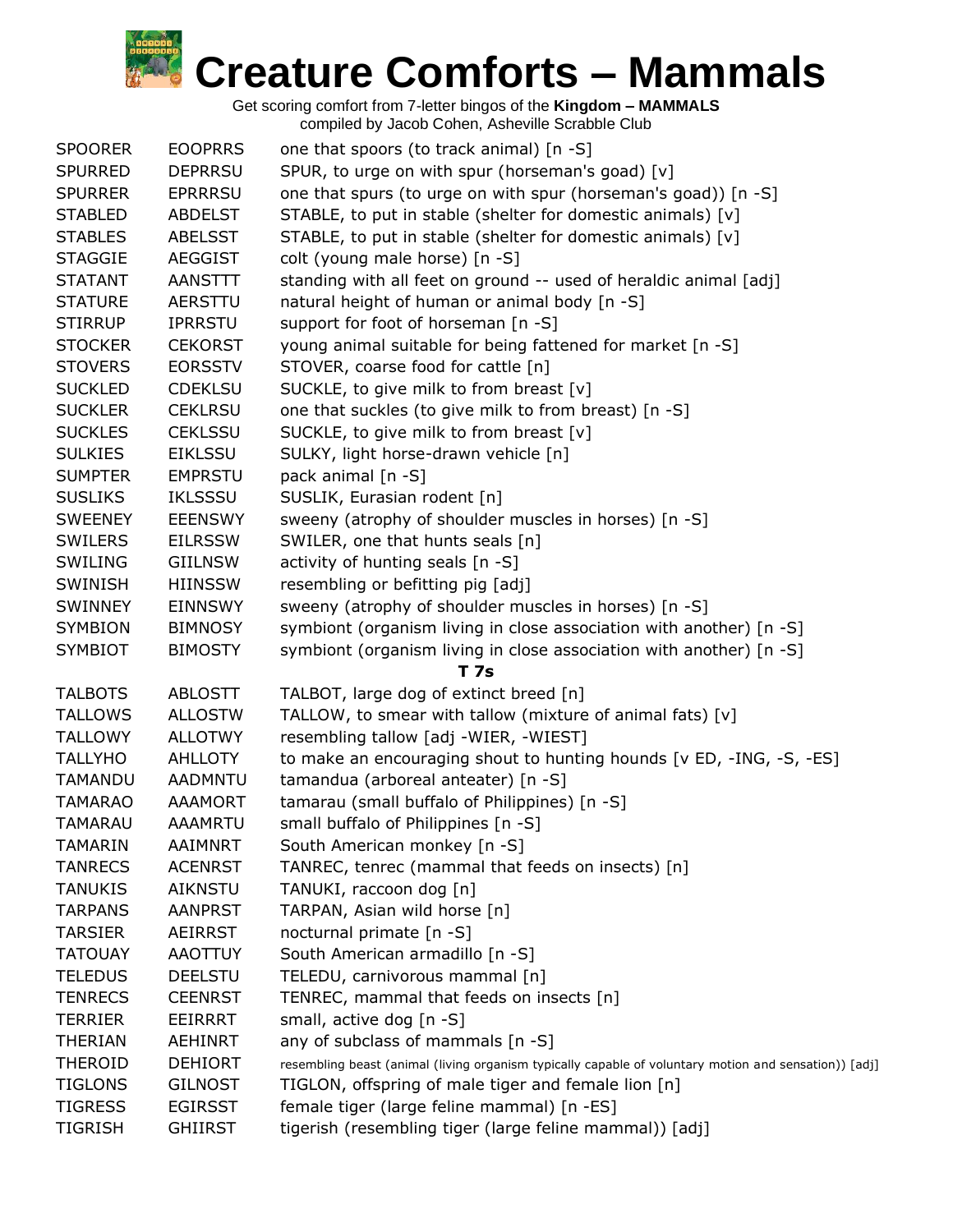

| TIMARAU        | <b>AAIMRTU</b> | tamarau (small buffalo of Philippines) [n -S]                                          |
|----------------|----------------|----------------------------------------------------------------------------------------|
| <b>TOPLINE</b> | <b>EILNOPT</b> | outline of top of animal's body [n -S]                                                 |
| <b>TOREROS</b> | <b>EOORRST</b> | TORERO, bullfighter [n]                                                                |
| <b>TOWPATH</b> | <b>AHOPTTW</b> | path along river that is used by animals towing boats [n -S]                           |
| <b>TRACKED</b> | <b>ACDEKRT</b> | TRACK, to follow marks left by animal, person, or vehicle [v]                          |
| <b>TRACKER</b> | <b>ACEKRRT</b> | one that tracks (to follow marks left by animal, person, or vehicle) [n -S]            |
| <b>TRAPPED</b> | <b>ADEPPRT</b> | TRAP, to catch in trap (device for capturing and holding animals) $[v]$                |
| <b>TRAPPER</b> | <b>AEPPRRT</b> | one that traps (to catch in trap (device for capturing and holding animals)) [n -S]    |
| <b>TROTTER</b> | <b>EORRTTT</b> | horse that trots [n -S]                                                                |
| <b>TUPPING</b> | <b>GINPPTU</b> | act of ram copulating with ewe [n -S] / TUP, to copulate with ewe -- used of ram [v]   |
| <b>TURFMAN</b> | <b>AFMNRTU</b> | person who is devoted to horse racing [n -MEN]                                         |
| <b>TUSHING</b> | <b>GHINSTU</b> | TUSH, to tusk (to gore with tusk (long, pointed tooth extending outside of mouth)) [v] |
| <b>TUSKERS</b> | <b>EKRSSTU</b> | TUSKER, animal with tusks [n]                                                          |
| <b>TUSKIER</b> | <b>EIKRSTU</b> | TUSKY, having tusks [adj]                                                              |
| <b>TUSKING</b> | <b>GIKNSTU</b> | TUSK, to gore with tusk (long, pointed tooth extending outside of mouth) $[v]$         |
|                |                | <b>U</b> 7s                                                                            |
| <b>UAKARIS</b> | <b>AAIKRSU</b> | UAKARI, South American monkey [n]                                                      |
| <b>UDDERED</b> | <b>DDDEERU</b> | UDDER, mammary gland [adj]                                                             |
| <b>ULULATE</b> | <b>AELLTUU</b> | to howl (to cry like dog) [v -D, -TING, -S]                                            |
| <b>UNCAGED</b> | <b>ACDEGNU</b> | UNCAGE, to release from cage [v]                                                       |
| <b>UNCAGES</b> | <b>ACEGNSU</b> | UNCAGE, to release from cage $[v]$                                                     |
| <b>UNGULAE</b> | <b>AEGLNUU</b> | UNGULA, unguis (nail, claw, or hoof) [n]                                               |
| <b>UNGULAR</b> | AGLNRUU        | UNGULA, unguis (nail, claw, or hoof) [adj]                                             |
| <b>UNGULED</b> | <b>DEGLNUU</b> | having hoofs of color that is different from body -- used of heraldic animal [adj]     |
| <b>UNHAIRS</b> | AHINRSU        | UNHAIR, to remove hair from $[v]$                                                      |
| <b>UNHITCH</b> | <b>CHHINTU</b> | to free from being hitched [v -ED, -ING, -ES]                                          |
| <b>UNHORSE</b> | EHNORSU        | to cause to fall from horse [v -D, -SING, -S]                                          |
| <b>UNICORN</b> | <b>CINNORU</b> | mythical horselike creature [n -S]                                                     |
| <b>UNTAMED</b> | <b>ADEMNTU</b> | not tamed (to make tame) [adj]                                                         |
| <b>UNYOKED</b> | <b>DEKNOUY</b> | UNYOKE, to free from yoke [v]                                                          |
| <b>UNYOKES</b> | <b>EKNOSUY</b> | UNYOKE, to free from yoke [v]                                                          |
| <b>UTERINE</b> | <b>EEINRTU</b> | UTERUS, organ of female mammals [adj]                                                  |
|                |                | <b>V</b> 7s                                                                            |
| <b>VACCINA</b> | <b>AACCINV</b> | vaccinia (cowpox (cattle disease)) [n -S]                                              |
| VAQUERO        | <b>AEOQRUV</b> | cowboy [n -S]                                                                          |
| <b>VARMENT</b> | <b>AEMNRTV</b> | varmint (animal considered to be pest) [n -S]                                          |
| <b>VARMINT</b> | <b>AIMNRTV</b> | animal considered to be pest [n -S]                                                    |
| <b>VEALIER</b> | AEEILRV        | VEALY, immature [adj]                                                                  |
| <b>VEALING</b> | AEGILNV        | VEAL, to kill and prepare calf for food [v]                                            |
| <b>VENISON</b> | <b>EINNOSV</b> | edible flesh of deer [n -S]                                                            |
| <b>VERMINS</b> | <b>EIMNRSV</b> | VERMIN, small, common, harmful, or objectionable animals [n]                           |
| <b>VERVETS</b> | <b>EERSTVV</b> | VERVET, African monkey [n]                                                             |
| <b>VICUGNA</b> | <b>ACGINUV</b> | vicuna (ruminant mammal) [n -S]                                                        |
| <b>VICUNAS</b> | <b>ACINSUV</b> | VICUNA, ruminant mammal [n]                                                            |
| <b>VIVERID</b> | DEIIRVV        | mammalian family [n -S]                                                                |
| <b>VIXENLY</b> | EILNVXY        | VIXEN, shrewish woman [adj]                                                            |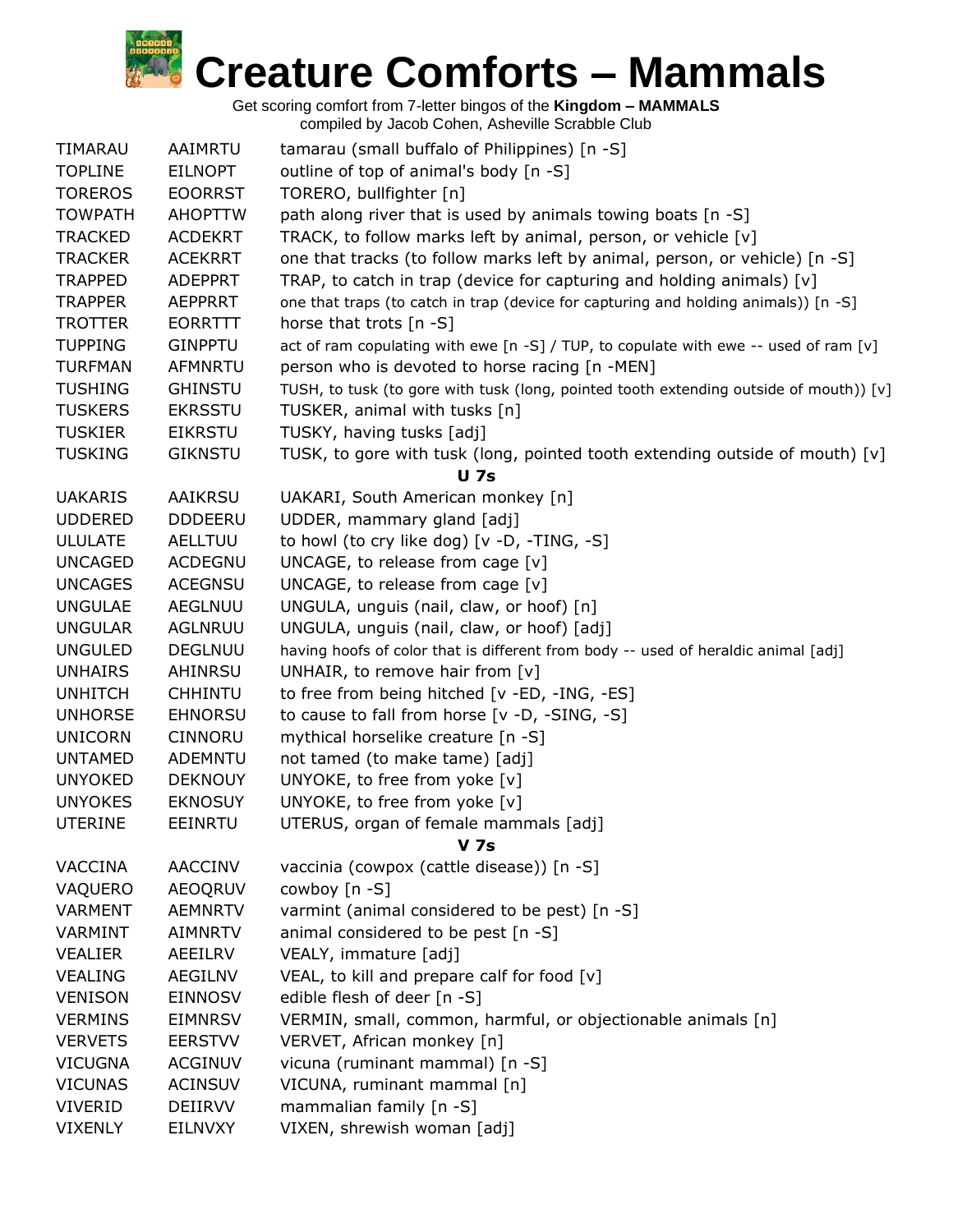

Get scoring comfort from 7-letter bingos of the **Kingdom – MAMMALS**

| <b>VIZSLAS</b> | <b>AILSSVZ</b> | VIZSLA, Hungarian breed of dog [n]                                                           |  |
|----------------|----------------|----------------------------------------------------------------------------------------------|--|
| <b>VULPINE</b> | <b>EILNPUV</b> | pertaining to fox [adj]                                                                      |  |
|                |                | <b>W 7s</b>                                                                                  |  |
| <b>WAGGONS</b> | <b>AGGNOSW</b> | WAGGON, to wagon (to convey by wagon (four-wheeled, horse-drawn vehicle)) [v]                |  |
| WAGONED        | <b>ADEGNOW</b> | WAGON, to convey by wagon (four-wheeled, horse-drawn vehicle) [v]                            |  |
| <b>WALLABY</b> | <b>AABLLWY</b> | small kangaroo (Australian mammal) [n -BIES]                                                 |  |
| <b>WAPITIS</b> | <b>AIIPSTW</b> | WAPITI, large deer (ruminant mammal) [n]                                                     |  |
| <b>WARRENS</b> | <b>AENRRSW</b> | WARREN, place where rabbits live and breed [n]                                               |  |
| <b>WARTHOG</b> | <b>AGHORTW</b> | African wild hog [n -S]                                                                      |  |
| <b>WEANERS</b> | <b>AEENRSW</b> | WEANER, one that weans (to withhold mother's milk from and substitute other nourishment) [n] |  |
| <b>WEANING</b> | <b>AEGINNW</b> | WEAN, to withhold mother's milk from and substitute other nourishment $[v]$                  |  |
| <b>WEASELY</b> | <b>AEELSWY</b> | weaselly (resembling weasel (small carnivorous mammal)) [adj]                                |  |
| <b>WERWOLF</b> | <b>EFLORWW</b> | werewolf (person capable of assuming form of wolf) [n -LVES]                                 |  |
| <b>WETHERS</b> | <b>EEHRSTW</b> | WETHER, gelded male sheep [n]                                                                |  |
| <b>WHALERS</b> | <b>AEHLRSW</b> | WHALER, person engaged in whaling [n]                                                        |  |
| <b>WHALING</b> | <b>AGHILNW</b> | industry of hunting and processing whales [n -S] / WHALE, to engage in hunting of whales [v] |  |
| <b>WHELPED</b> | <b>DEEHLPW</b> | WHELP, to give birth to [v]                                                                  |  |
| <b>WHEYISH</b> | <b>EHHISWY</b> | WHEY, watery part of milk [adj]                                                              |  |
| <b>WHICKER</b> | <b>CEHIKRW</b> | to whinny (to neigh in low or gentle manner) [v -ED, -ING, -S]                               |  |
| <b>WHIPPET</b> | <b>EHIPPTW</b> | small, swift dog [n -S]                                                                      |  |
| <b>WILDEST</b> | <b>DEILSTW</b> | WILD, living in natural state [adj]                                                          |  |
| WILDING        | <b>DGIILNW</b> | wild plant or animal $[n - S]$                                                               |  |
| WILDISH        | <b>DHIILSW</b> | somewhat wild [adj]                                                                          |  |
| <b>WOLFERS</b> | <b>EFLORSW</b> | WOLFER, one who hunts wolves [n]                                                             |  |
| <b>WOLFING</b> | <b>FGILNOW</b> | WOLF, to devour voraciously [v]                                                              |  |
| <b>WOLFISH</b> | <b>FHILOSW</b> | wolflike (resembling wolf (carnivorous mammal)) [adj]                                        |  |
| <b>WOLVERS</b> | <b>ELORSVW</b> | WOLVER, wolfer (one who hunts wolves) [n]                                                    |  |
| <b>WOMBATS</b> | <b>ABMOSTW</b> | WOMBAT, nocturnal mammal [n]                                                                 |  |
| <b>WOODRAT</b> | <b>ADOORTW</b> | North American rat having well-furred tail and large ears [n -S]                             |  |
| <b>WOOLERS</b> | <b>ELOORSW</b> | WOOLER, domestic animal raised for its wool [n]                                              |  |
| <b>WORMILS</b> | <b>ILMORSW</b> | WORMIL, lump in skin of animal's back [n]                                                    |  |
|                |                | X <sub>7s</sub>                                                                              |  |
| <b>XERUSES</b> | <b>EERSSUX</b> | XERUS, African ground squirrel [n]                                                           |  |
|                |                | <b>Y 7s</b>                                                                                  |  |
| <b>YAPOCKS</b> | <b>ACKOPSY</b> | YAPOCK, aquatic mammal [n]                                                                   |  |
| YARDAGE        | AADEGRY        | use of enclosure for livestock at railroad station [n -S]                                    |  |
| <b>YEANING</b> | <b>AEGINNY</b> | YEAN, to bear young [v]                                                                      |  |
| <b>YOGHURT</b> | <b>GHORTUY</b> | yogurt (food made from milk) [n -S]                                                          |  |
| <b>YOGOURT</b> | <b>GOORTUY</b> | yogurt (food made from milk) [n -S]                                                          |  |
| <b>YOGURTS</b> | <b>GORSTUY</b> | YOGURT, food made from milk [n]                                                              |  |
| $Z$ 7s         |                |                                                                                              |  |
| <b>ZAMARRA</b> | AAAMRRZ        | sheepskin coat [n -S]                                                                        |  |
| ZAMARRO        | AAMORRZ        | zamarra (sheepskin coat) [n -S]                                                              |  |
| ZEBRAIC        | ABCEIRZ        | ZEBRA, African mammal that is related to horse [adj]                                         |  |
| <b>ZEBRASS</b> | <b>ABERSSZ</b> | offspring of zebra and ass [n -ES]                                                           |  |
| ZEBRINE        | <b>BEEINRZ</b> | offspring of male horse and female zebra [n -S]                                              |  |